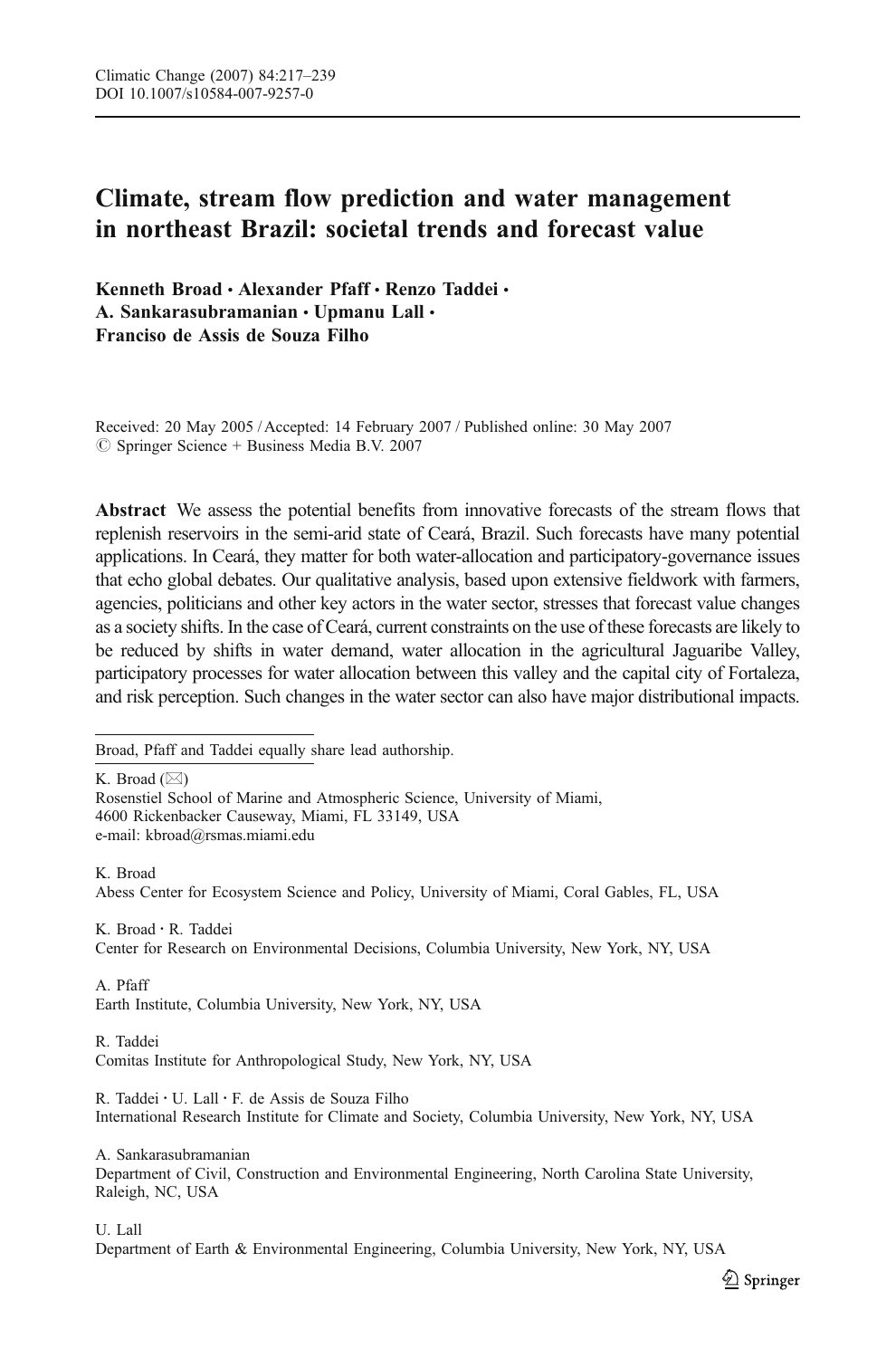#### <span id="page-1-0"></span>1 Introduction

This paper assesses the potential gains from an advance in climate-based forecasting for Ceará, one of nine states in Brazil's semi-arid Northeast. From aggregate and multi-actor perspectives, we consider the potential for benefits and for losses from using one-seasonahead, climate-based stream-flow forecasts to adjust rates of water release from the reservoirs in the Jaguaribe Valley, the state's largest agricultural region. Based upon over 2 years of field observation of the local participatory water allocation process and of private and public decisions about water allocation, we identify key current constraints on benefits from forecasts. We then analyze the implications for those constraints, and thus also for forecast value, of current and potential policies in Ceará.

Ceará's rural population of 2.1 million, about a third of its population, is mostly agricultural (79%) and poor even by local standards (76%).<sup>1</sup> Recurring drought has long been identified as a critical factor in the state's economy, ecology, culture and politics (Girão [1986;](#page-20-0) Prado Júnior [1989;](#page-22-0) Parente [2000,](#page-22-0) [2002](#page-22-0); Neves [2002;](#page-21-0) Magalhaes [2002](#page-21-0)). Persistent poverty, rudimentary agriculture and drought have created ongoing vulnerability. Actions to reduce it have focused on reservoirs, canals and irrigation schemes. The reservoirs are central to rural life but also supply the capital city, Fortaleza, home to another third of the people. Thus, improved management of this water system could affect many. Recently, climate-based forecasts have become available as a tool to improve the efficiency and reliability of water investments. This motivates our analysis.

Recent changes in water management relevant for our analysis include major institutional shifts such as the creation of COGERH (the Company for Management of Water Resources in Ceará), i.e. a specialized agency, and the increased importance of the meteorological agency, FUNCEME (Ceará's Meteorological and Water Resources Research Foundation), that provides forecasts to inform choices concerning agricultural planning (e.g. seed distribution schemes), water management, health programs (e.g. dengue control efforts) and drought relief (see Fig. [1](#page-2-0) for bulk water consumption). Further, local allocation of water now involves multi-stakeholder participatory water committees, one for each subbasin of the Jaguaribe River and each of the other river basins, which were functioning by the late 1990s. These committees choose the seasonal rates of water release from the main reservoirs in the (sub-) basins, selecting from a small set of scenarios prepared by COGERH.

Much is written about climate and water in this region. Some recent work has assessed the potential gains from forecast use for rainfed agriculturalists not directly affected by reservoirs (Lemos et al. [1999](#page-21-0); Finan [2001](#page-20-0); Finan and Nelson [2001\)](#page-20-0). Drought early warning might aid this group in principle but evidence suggests that the constraints under which these households operate would limit the benefits. Further, Lemos et al. ([2002\)](#page-21-0) and Lemos ([2003\)](#page-21-0) identified state bureaucracy and politics as a strong influence on any process of generating benefits for citizens through climate information. The models of adaptation of Gaiser et al. ([2003\)](#page-20-0) to climate are relevant background but are not focused on forecasts at a seasonal time scale. Complementary to these prior studies, our focus is the use of seasonal climate-based forecasts by those who depend upon the reservoir system and, in particular, by irrigated agriculturalists, a relatively poor and vulnerable group.

As is true for many new technologies, whether forecasts are adopted in water management is influenced by the features of the decision setting. The details of local

<sup>&</sup>lt;sup>1</sup>In 1999, for instance, the average monthly income per person within the rural population of the state was R \$ 75.40 (around US\$ 35). This is less than half of the national minimum wage (IPLANCE [2002b](#page-21-0), p. 136).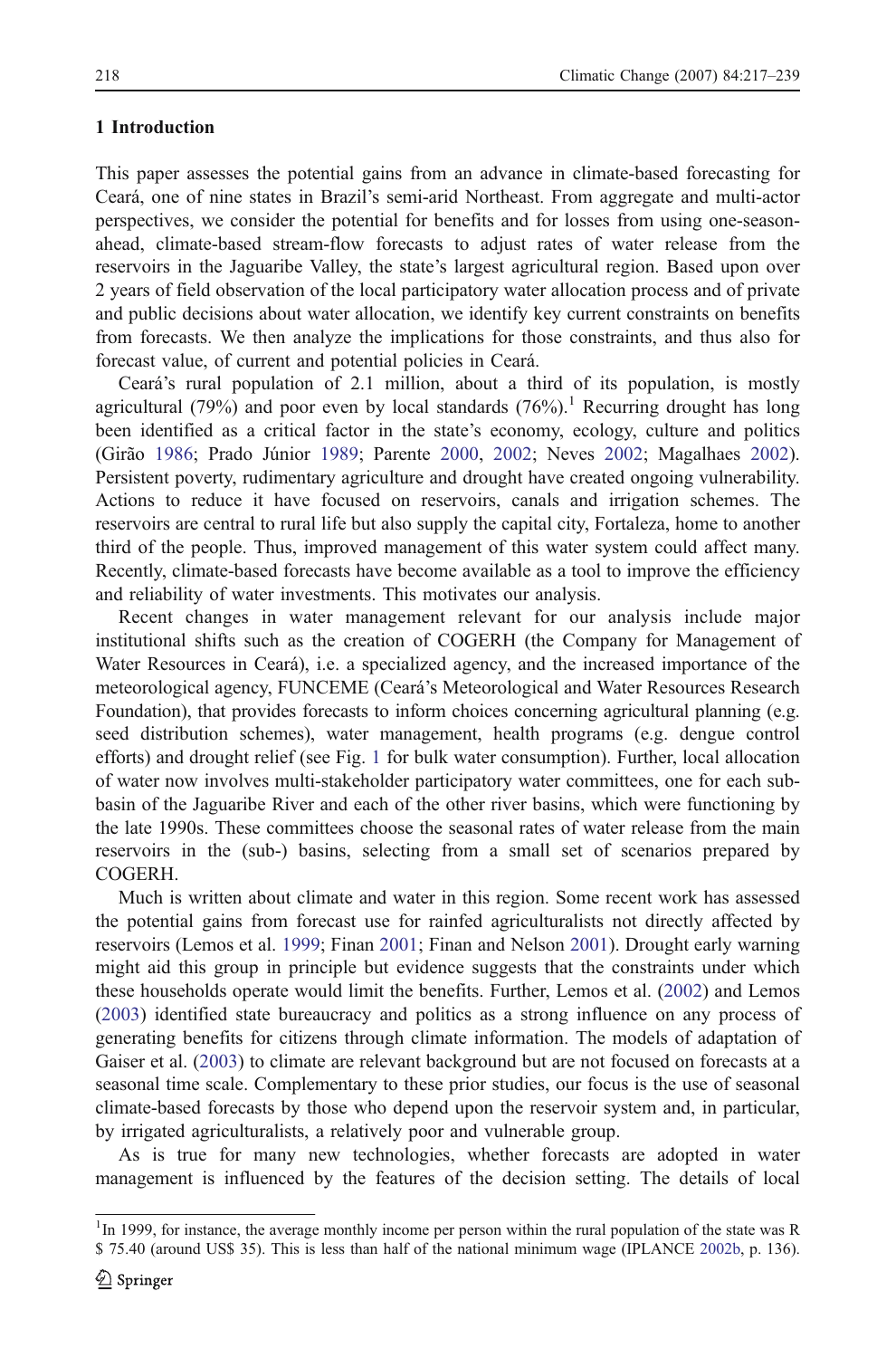<span id="page-2-0"></span>Fig. 1 Estimated bulk water consumption per sector 2003. Sources: COGERH and CAGECE. \* Includes the municipal water distribution system and water consumption by the service sector. \*\* This is a rough estimate of the amount of water that is classified as "lost in transit," i.e. lost to evaporation, percolation, and non-accounted uses along the valley. It does not account for evaporation in reservoirs. \*\*\* Includes small, medium and large scale irrigated agriculture



involvement have received much attention. It is claimed that provision of services will suffer if communities are not closely involved in both decisions and their implementation.<sup>2</sup> Within the water sector in Brazil, the push towards local participation in water governance has also been hailed in terms of democratization (Garjulli [2001a,b](#page-20-0); Garjulli et al. [2002](#page-20-0); Johnsson and Kemper [2005](#page-21-0)). Yet what "participation" is most effective has not been demonstrated for water or in general. Cases where the participatory-process effect is shown are relatively few and careful empirical examination of participation or decentralization remains relatively rare (Kemper et al. [2005;](#page-21-0) Bardhan [2002](#page-19-0)).

We examine key economic and institutional constraints on the benefits of forecast use for relevant groups. Then we consider how ongoing as well as debated possible changes in Ceará could affect those constraints and thus also affect the benefits from forecasts. Forward-looking assessment of changing constraints, and their implications for forecast value, is simply illustrated by a reconsideration of the results in Sankarasubramanian et al. ([2003\)](#page-22-0). They argue that increased reservoir capacity in the Jaguaribe Valley, which addresses concerns with drought and interest in high-value irrigated agriculture as well as plans for new industrial urban centers, raised significantly the ratio of storage to demand and thereby reduced the value of season-ahead supply forecasts. However, as we explain in greater detail below, because rising water demand will catch up with current storage investments, the value of forecasts will rise again. Thus now is an opportune time to think about how water allocation decisions can be made contingent upon forecast information.

62%\*\*\*

<sup>&</sup>lt;sup>2</sup>See for instance the World Bank's [\(1996\)](#page-22-0) Participation Sourcebook. Also, from a purely theoretical perspective, Tiebout ([1956\)](#page-22-0) shows that local provision can be more efficient than central whether the local provider is public or private. Oates ([1972\)](#page-22-0) and Klibanoff and Morduch [\(1995](#page-21-0)) suggest that a central agency can take into account spillovers across localities while local providers may have better information about local needs and preferences. Yet a local entity may not have the best technical information and know-how (Bird [1995](#page-19-0)). From another point of view, some suggest that whether decentralization leads to better outcomes depends upon who has control over local and central decision making (see, e.g., Bardhan and Mookherjee [2000a,b](#page-19-0); Besley and Coate [2000;](#page-19-0) Seabright [1996](#page-22-0); Johnsson and Kemper [2005;](#page-21-0) Kemper et al. [2005\)](#page-21-0).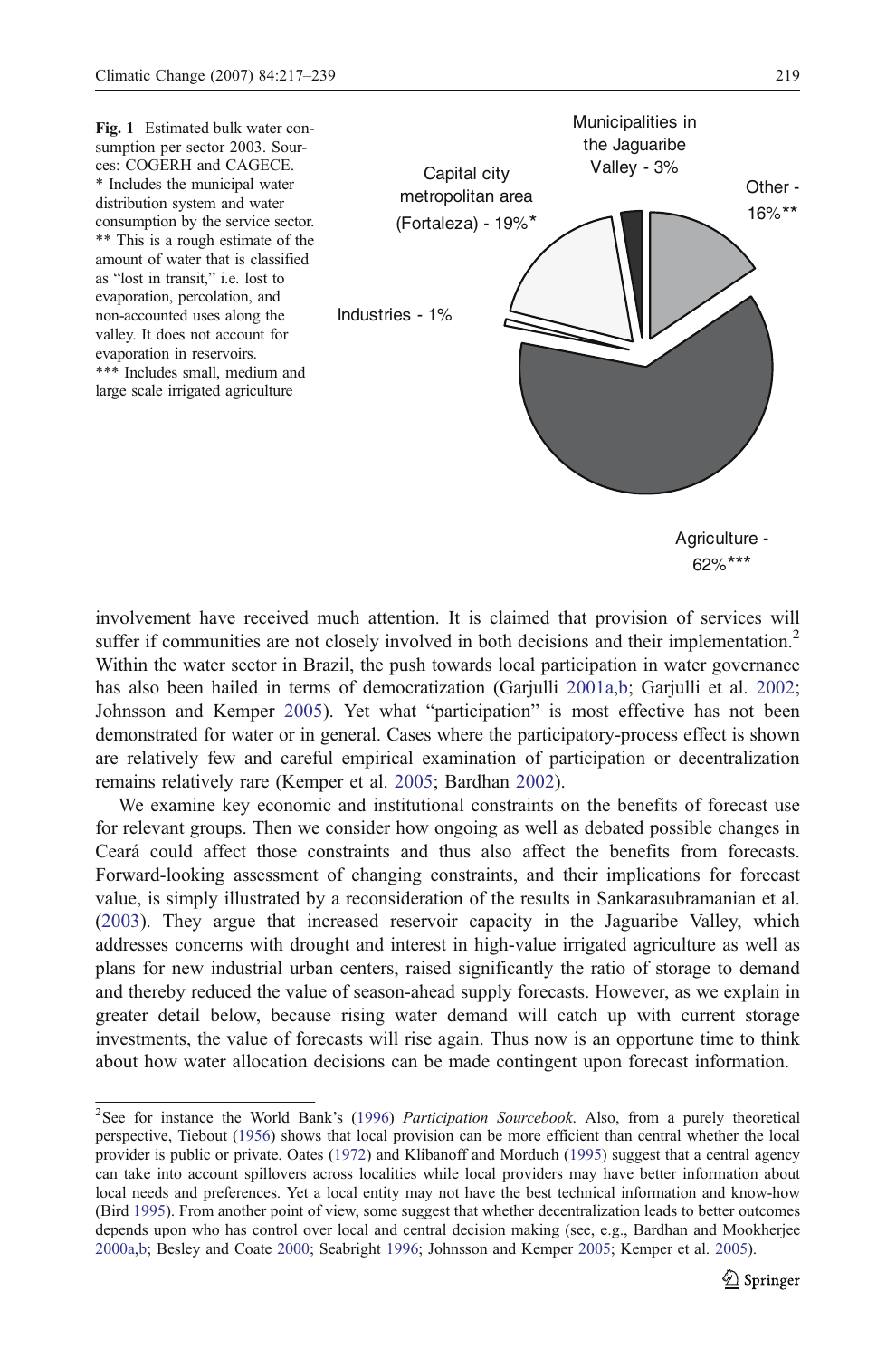Although it is well known that various shifts in setting affect forecast value, including in the water sector (Hilton [1981](#page-21-0); Glantz [1982](#page-20-0); Changnon and Vonnhame [1986](#page-20-0); Adiku and Stone [1995;](#page-19-0) Katz and Murphy [1997;](#page-21-0) Callahan et al. [1999](#page-19-0); Chiew et al. [2000](#page-20-0); Pagano et al. [2001;](#page-22-0) Rayner et al. [2005\)](#page-22-0), this point is rarely made through an evaluation of which socioeconomic constraints will in fact change. We do exactly that, for four types of changes: (1) in water demand; (2) in water allocation within the agricultural Jaguaribe Valley; (3) in the participatory water process, with a specific focus on water allocation between the Jaguaribe Valley and the capital city of Fortaleza; and (4) in risk perception of the individuals, both farmers and water managers. For all four areas, we identify changes that we think will affect the forecasts' value.

Our analysis blends disparate research methodologies, including those from anthropology and hydroclimatology, while incorporating economics in their application. The quantitative assessment of stream-flow forecasts within reservoir release decisions is hydrology previously developed by our team (Sankarasubramanian et al. [2003](#page-22-0)) and summarized here. Yet as Sankarasubramanian and Lall ([2004\)](#page-22-0) emphasized, that was not designed to reflect how groups within a society vary in their influence on forecast use and in the impacts they experience from changed water management. Our field methodologies place these hypothetical aggregate potential net benefits of forecast use into a broader context that emphasizes the range of relevant actors and the specific key institutions.

Our findings rely most heavily upon: archival research; extensive participant and field observations from 2002 to 2005; structured and semi-structured interviews with policy makers, academics and civil society leaders; and a database analysis of over 4,000 records concerning land plots in the Jaguaribe Valley which helped delineate a typology of stakeholders and their positions in the hydrosystem (Taddei et al. [2006](#page-22-0) more completely describes the relevant groups). This research has been done in collaboration with members of relevant Ceará agencies, with groups of water users and with organizations of civil society involved in water allocation.

In this article, we are commenting upon the implications of changes that we perceive to be occurring or to have significant potential to occur. We are not in any way, though, advocating for or against any of those changes. In Ceará, each change will or will not occur for many reasons. Our comments focus on the implications for forecast value. We stress that in thinking about value, it is important to think not only in terms of aggregates but also about distributions of the impacts across types of water use, hydrosystem locations, and any other relevant dimensions.

Our discussion puts additional focus on equity in the distribution of benefits from natural resources along intra-rural and urban–rural dimensions. Note that the most vulnerable are farmers in non-irrigated areas. They might eventually benefit from forecasts but the general development required for that is beyond our scope (Lemos et al. [1999;](#page-21-0) Nelson and Finan [2000;](#page-21-0) Finan and Nelson [2001;](#page-20-0) Höynck [2003\)](#page-21-0). Those on the water system, though, vary tremendously in wealth and in expected net benefits from water transfers. If concerned not only with forecasts, which can affect transfers, but also with equity per se, one should look closely at all water transfers.

Below, we describe the history of water management in Ceará, the current policy landscape (Section [2\)](#page-4-0) and the innovative forecast-based reservoir optimization being considered in Ceará (Section [3](#page-7-0)). We then identify key current constraints upon forecast value and suggest four areas in which the constraints are likely to change, including regarding water transfers (Section [4](#page-11-0)). We end with a broader discussion of water allocation considerations (Section [5\)](#page-18-0).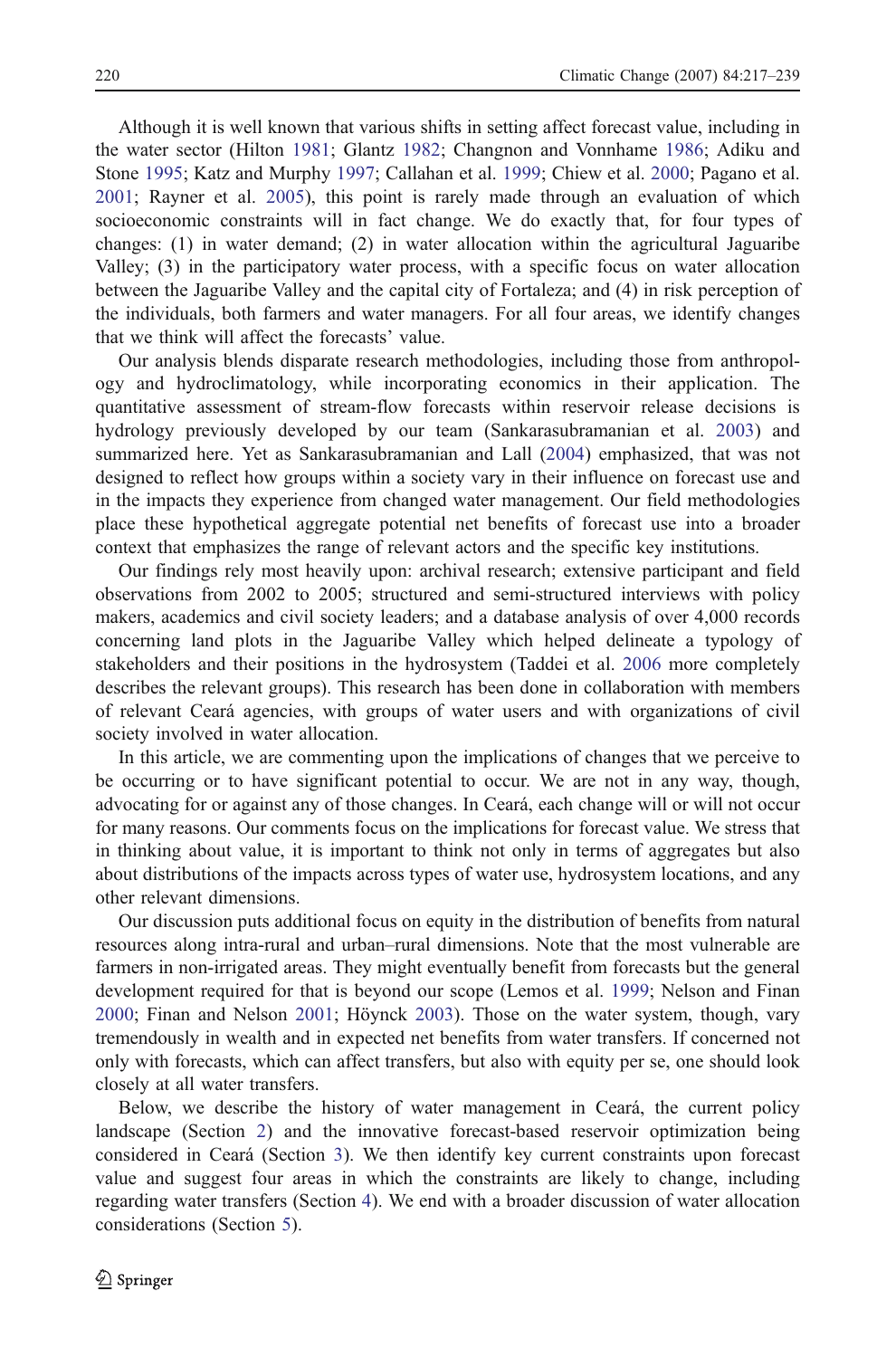#### <span id="page-4-0"></span>2.1 History

The state of Ceará in Brazil's relatively highly populated<sup>3</sup> and relatively undeveloped semiarid Northeast region has over 7.4 million inhabitants<sup>4</sup> [Fundação Instituto de Pesquisa e Informação do Ceará (IPLANCE) [2002b](#page-21-0)]. Ceará's GDP has grown in the last 15 years but, for most, the productivity of agriculture has been low. The fraction of gross domestic product (GDP) from agriculture has dropped from 30% in the 1950s to 7% (industry and services in Fortaleza are now responsible for 85%), while the fraction of the population still working in agriculture as a main source of livelihood remains above 30%. Rural illiteracy was 56% in 1999 (Governo do Estado do Ceará [2000](#page-20-0)). Small holdings (under 10 ha) represent 70% of agricultural holdings but only 5.4% of area.

Low productivity has been attributed to drought, poor soil, land distribution, a broad lack of education, poverty, and limited physical and social infrastructure (Costa et al. [1997](#page-20-0), p. 138). Climate variability in particular permeates life, linked to: cyclical migration (Montenegro [2001;](#page-21-0) Neves [2002\)](#page-21-0); religion (Villa [2000;](#page-22-0) Della Cava [1970;](#page-20-0) Couper-Johnston [2000\)](#page-20-0); economic and demographic instability (Della Cava [1970](#page-20-0); Parente [2000;](#page-22-0) Greenfield [2001\)](#page-20-0); the relations of the State with its poorer inhabitants (Neves [1995,](#page-21-0) [1998](#page-21-0), [2003](#page-22-0)); and ties among elites in public office (Faoro [1984](#page-20-0); Parente [2000\)](#page-22-0) who gained from "the drought industry" linked to federal drought assistance (Callado [1960](#page-19-0); Cunniff [1975](#page-20-0); Coelho [1985](#page-20-0); Medeiros Filho and De Souza [1988;](#page-21-0) Kenny [2002;](#page-21-0) Albuquerque Junior [2004\)](#page-19-0). These constraints and relationships affect incentives to respond to any crisis through seasonal or longer-term investments. They also affect the use of information.

The Great Drought between 1877 and 1879, alleged to have killed over 500,000 people (see Neves [2000;](#page-21-0) Greenfield [1986](#page-20-0), [1992](#page-20-0), [2001;](#page-20-0) Davis [2001](#page-20-0)),<sup>5</sup> and hence transformed climate variability from a private to a public matter (Villa [2000](#page-22-0)). The imperial (later federal<sup>6</sup>) government sent its best technicians to fight drought through the application of science, with a focus on water storage (though in later periods, migration to other parts of the country was also used to limited extent<sup>7</sup>). The construction of massive reservoirs began under Emperor Pedro II in 1886 and was continued by the federal Inspetoria de Obras Contra a Seca (IOCS – Inspectorate of Works Against the Drought) starting in  $1909$ .<sup>8</sup> The IOCS later became DNOCS (Departamento Nacional de Obras Contras as Secas), whose responsibilities are mainly research on infrastructure and operations of the reservoirs and whose history is enmeshed with the history of the state. DNOCS' past actions have been linked to the state's politically 'clientilistic' relationships with the elite and the poorer classes. For instance,

<sup>&</sup>lt;sup>3</sup>Ceará's population density is about 50 per square kilometer (IPLANCE [2002b\)](#page-21-0), high for semi-area areas globally.

<sup>&</sup>lt;sup>4</sup>In 1970, the population of the state was 4.35 million, and in 1980 it was 5.3 million (Carvalho [1988](#page-20-0)).

<sup>&</sup>lt;sup>5</sup>Carvalho ([1988\)](#page-20-0) proposes 150,000 as a more realistic count. There is evidence that in the height of the crisis, Fortaleza was the site of 1,000 deaths per day due to starvation and illnesses (Neves [2000;](#page-21-0) Villa [2000](#page-22-0)).

<sup>&</sup>lt;sup>6</sup>Brazil became independent from Portugal on September 7, 1822, but remained a monarchy until November 15, 1889, when a military coup initiated the country's republican era.

<sup>&</sup>lt;sup>7</sup>Later, cloud seeding was also tried (see Finan [\(1998\)](#page-20-0) for a review of the uses of science to "combat" drought).

<sup>&</sup>lt;sup>8</sup> Brazil's first public reservoir (Cedro, in Quixadá, Ceará) was started in 1886 and its construction took 20 years.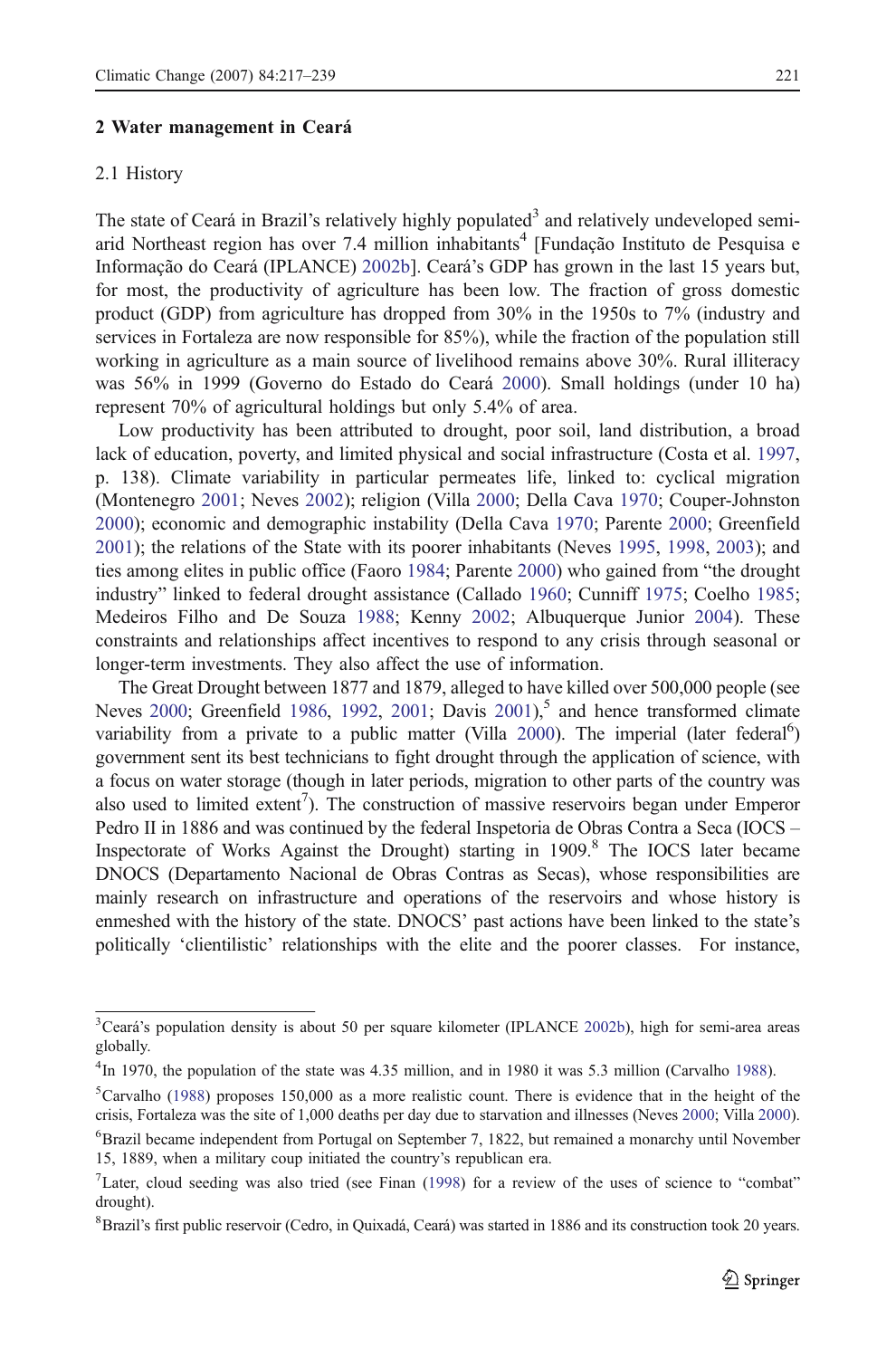documentation exists that some of DNOCS' infrastructural investments were made to benefit local elite groups (Coelho [1985;](#page-20-0) Villa [2000;](#page-22-0) Albuquerque Junior [2004](#page-19-0)).

In 1986, official institutions were shifted when the longstanding rural oligarchy lost the state elections to a new group of young businessmen focused on industry. Development became the policy focus and incentives were created to promote economic progress. The State Secretariat for Water Resources [Secretaria de Recursos Hídricos do Ceará (SRH)] was created in 1987 and FUNCEME and COGERH were placed in it (FUNCEME, which was created in 1972, was later moved out again). COGERH later incorporated some management responsibilities previously resident at DNOCS. Its responsibilities include oversight of the debate over reservoir releases within the new participatory water management process being created within the same reform.

In 1992, Ceará's state law 11.996 created a state system for management of water resources calling for water planning and management to be integrated, decentralized, and participative. The management was to include licensing of and charging for water, plus permits for infrastructure development, but these have been minimally enforced. Regarding participation, a formal partial decentralization of water management was effected. Conselho Estadual de Recursos Hídricos (CONERH) or the State Council for Water Resources was given the ability to arbitrate water conflicts, although oversight remained with the state's judiciary. Also a mandate was given for one water committee to exist for each of the 11 river basins (or sub-basins in the case of the Jaguaribe, due to its length). These were intended to have the power to decide on the allocation of water inside of their (sub-) basins, although all are still under the power of the state council.

In 1994, as the state was about to experience a crisis in water supply, a participatory water allocation group was created in the Jaguaribe Valley. It would evolve into codified watershed committees though its task was only to allocate water to reduce political conflict from impending water shortage. In 1995, the first watershed commission was formed in a small basin called Curú.

Eight of the 11 river basins now have water committees that decide on water allocation. Usually a committee allocates the water of the largest and most important reservoirs of the basin. Diverse stakeholders meet each January and June and choose from scenarios (from COGERH) showing the fall over time in reservoir water storage for each of a set of reservoir release rates over the upcoming 6 months. Basin committee composition is roughly: 30% local water users; 30% civil society; 20% municipal government; and 20% from the state and federal governments.

In 2000, a national water agency (ANA-Agência National de Águas) was created to modernize water management with a focus on transboundary watersheds.<sup>9</sup> Despite the recent efforts to modernize the local institutional landscape, the turnover within the political cycles in Brazil poses challenges for water management. The heads of even the most technical agencies are often replaced after state elections and the highest offices are filled with an eye to party lines.

After the 2002 elections, for instance, political changes with implications for the organization of the state water system occurred at both the national and the state level.<sup>10</sup>

<sup>&</sup>lt;sup>9</sup> According to Brazilian law (Decreto 24643/1934), all rivers that are located entirely inside the borders of one state are under the jurisdiction of that state, while those rivers that cross state frontiers are under federal jurisdiction.

<sup>&</sup>lt;sup>10</sup>Brazil's President, Mr. Luis Inácio Lula da Silva, initiated a restructuring of DNOCS by appointing a new head and new directors. In Ceará, FUNCEME, the meteorological agency, has been shifted across secretariats. The heads of SRH and COGERH were replaced even though the party of the previous governor remained in power.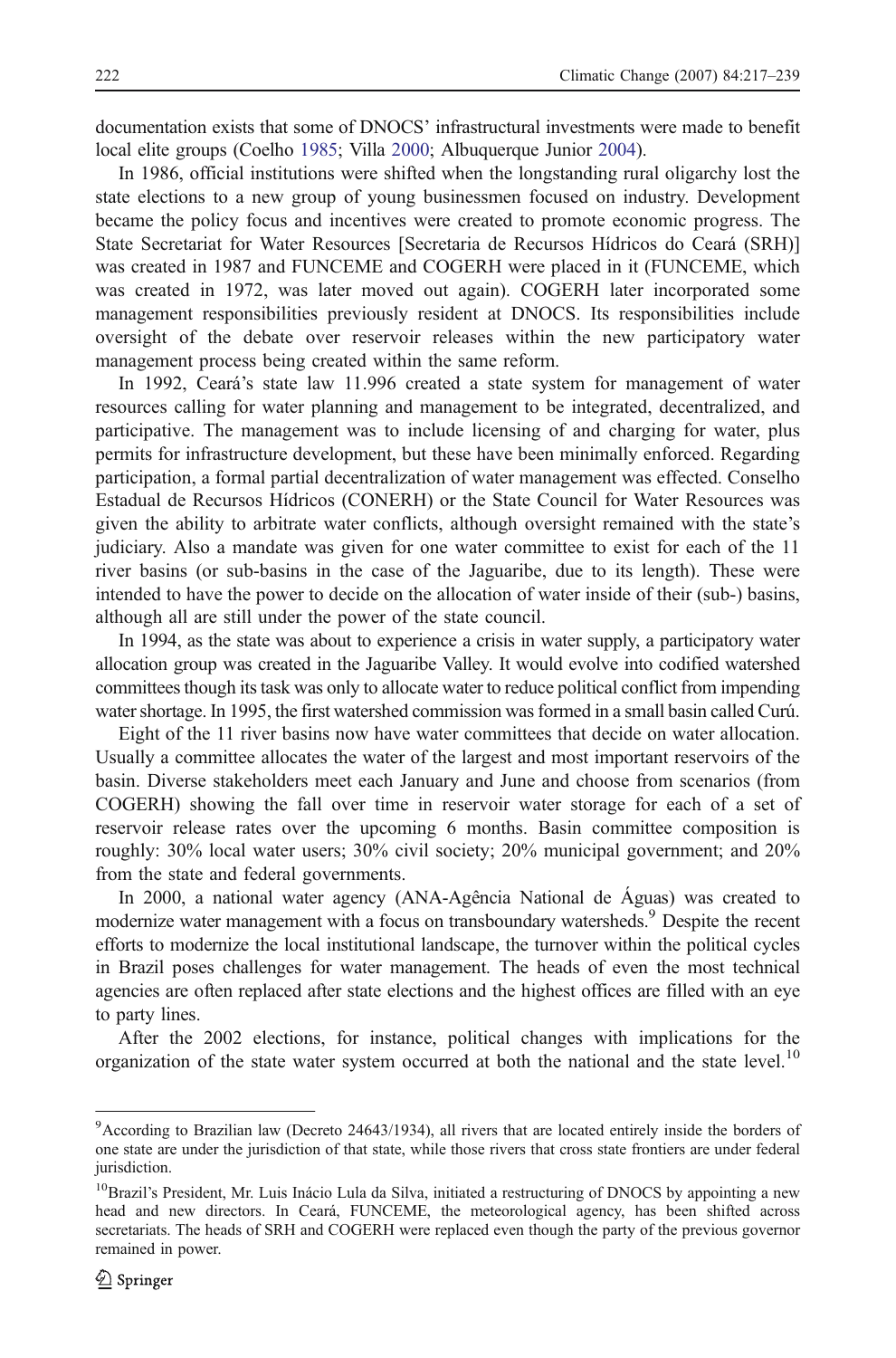The responsibility for organizing the water committees was firmly centralized, within the state, at the SRH. In terms of local reflections of national debates, within Ceará revenue generation to cover the water system's costs became an explicit policy priority (Lemos and Oliveira [2004](#page-21-0); Taddei [2005\)](#page-22-0).

#### 2.2 The Jaguaribe–Metropolitana region

Our research focus is the Jaguaribe-Metropolitana  $(JM)$  area.<sup>11</sup> The Jaguaribe River system (Fig. [2](#page-7-0)) is the source of water for over 45 municipalities. All of the most important economic centers of the Jaguaribe Valley are among them. The valley occupies about half of the area of the state and is home to just over half of the state's interior (non-Fortaleza) population. Its occupants range from rainfed agriculturalists to large agribusiness enterprises to urban dwellers.

The JM hydrological system is dominated by reservoirs and pumping stations operated by COGERH (Fig. [3\)](#page-8-0). Water demands include: human consumption in Fortaleza and in the small towns in the hinterland; growing agribusiness; small family farmers; shrimp aquaculture (which has large environmental impacts of growing concern); marginalized riverbed farmers using sump pumps; and poor fishermen who require specific reservoir levels to be productive (for additional information on stakeholder typologies, see Taddei et al. [2006\)](#page-22-0).

The organization of water stakeholders has been in large part dominated by their locations. Communities located upstream of the reservoir tend to disagree with those downstream, as the former tend to oppose water releases while the latter tend to favor them. Organization concerning water issues also occurs along occupational lines, e.g. by unions, cooperatives and associations.

The water allocation commission of the Jaguaribe River has 153 members, from four of its sub-basins (Alto Jaguaribe, Médio Jaguaribe, Baixo Jaguaribe, and Banabuiú<sup>12</sup>). Of the 30% from civil society, 40% are from the rural workers unions. As noted, roughly 30% are local water users, for instance companies providing water for human use and producers in public and private irrigation areas. Also 40% are from local government and state/federal institutions, e.g. DNOCS, COGERH, the Empresa de Assistência Técnica e Extensão Rural do Ceará, the Secretaria de Agricultura Irrigada do Ceará, and the Companhia Hidrelétrica do São Francisco. Across sub-basins, Baixo Jaguaribe has the most representatives (36%). It produces more fruit and shrimp and bigger, more organized producers using more sophisticated irrigation technologies (Fig. [4\)](#page-9-0).

Two stories are commonly offered to explain the limited representation of actual water users. First, all of civil society indirectly uses water and directly produces water pollution. Second, and as suggested by government and agency roles, COGERH and others in government feared shifts in the control of the water allocation process to non-governmental stakeholders (Taddei [2005](#page-22-0)).

<sup>&</sup>lt;sup>11</sup> Average population is about 24 thousand inhabitants per municipality in the hinterland. Average urbanization rate is 53% (IPLANCE [2002a;](#page-21-0) without Salgado sub-basin, due to its relative independence from the rest of the valley).

<sup>&</sup>lt;sup>12</sup>The Salgado sub-basin, though part of the Jaguaribe Valley, is not directly connected to the network of reservoirs that "perennialized" the river, and therefore it was left out of the commission that allocates the reservoir waters.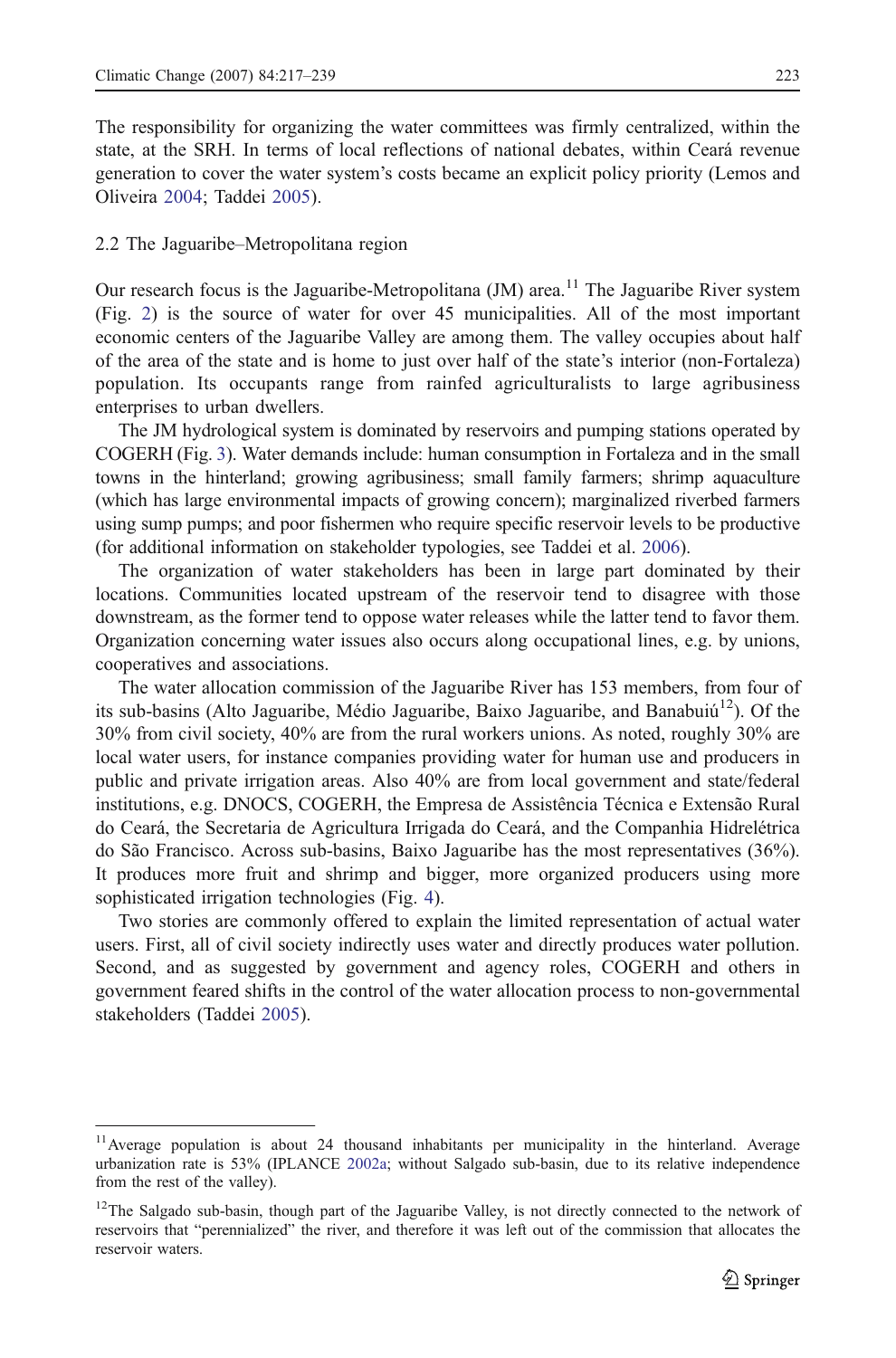<span id="page-7-0"></span>

Fig. 2 Jaguaribe Valley River & irrigation system

### 3 Climate-based stream flow forecasts in reservoir management

The development of Fortaleza's industrial and service sectors depends on the provision of water from around the state, with the Jaguaribe River being most important. As there are no naturally perennial rivers in the state, the official and private investments in infrastructure throughout the twentieth century were "to make water" (in the local phraseology) by

 $\mathcal{Q}$  Springer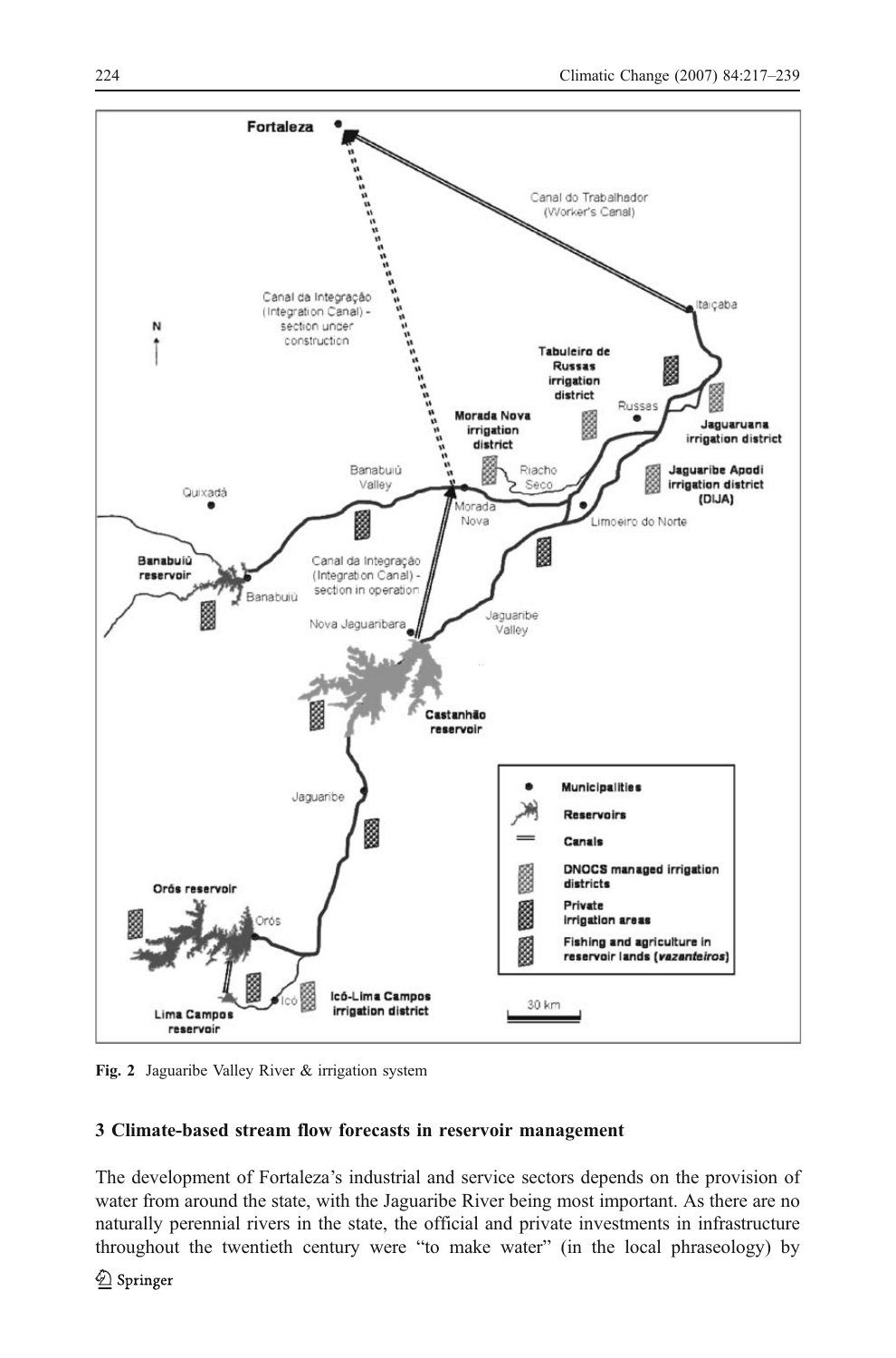<span id="page-8-0"></span>

Fig. 3 Jaguaribe Valley and Metropolitan Hydrological System overview. Numbers below reservoir names reflect their storage capacity. Adapted from Guidotti [\(2003](#page-20-0))

accumulating large amounts of water during the rainy season (January–June) for use in irrigation during July–December.

Given these reservoir and canal investments, which themselves have reduced vulnerability, one recent idea is that the use of forecasts can help to better manage this water system.<sup>13</sup> There is now some ability to predict general patterns of climate variability, which for this case means the ability to predict stream flows. Having a sense prior to the dry season (i.e., July–December) of how much water will flow into the reservoir in the next rainy season (January–June) should in principle permit beneficial adjustments to reservoir releases that trade off short- and long-term water use (Fig. [5](#page-10-0)) taking into account intertemporal factors such as high evaporation rates.

Ceará's current reservoir operation assumes zero inflows into reservoirs from future rainfall. Its policies specify a volume of water in a reservoir at a given date and the prioritized releases for specific uses, including for drinking in Fortaleza when Jaguaribe water is needed to meet those demands (see Fig. [1](#page-2-0) for state bulk water allocation and Fig. [6](#page-10-0) for Jaguaribe water users).

Recently, it has been shown that remote climatic conditions such as tropical sea-surfacetemperature anomalies can be linked to hydroclimatology to yield predicted stream flows (i.e., the

<sup>&</sup>lt;sup>13</sup>In this article we do not address local climate prediction efforts that are dominated by individual 'profetas' – rain prophets. Widespread attention is paid to these forecasts that are widely disseminated via the media (for details see Finan [1998](#page-20-0); Taddei [2005,](#page-22-0) [2006](#page-22-0)).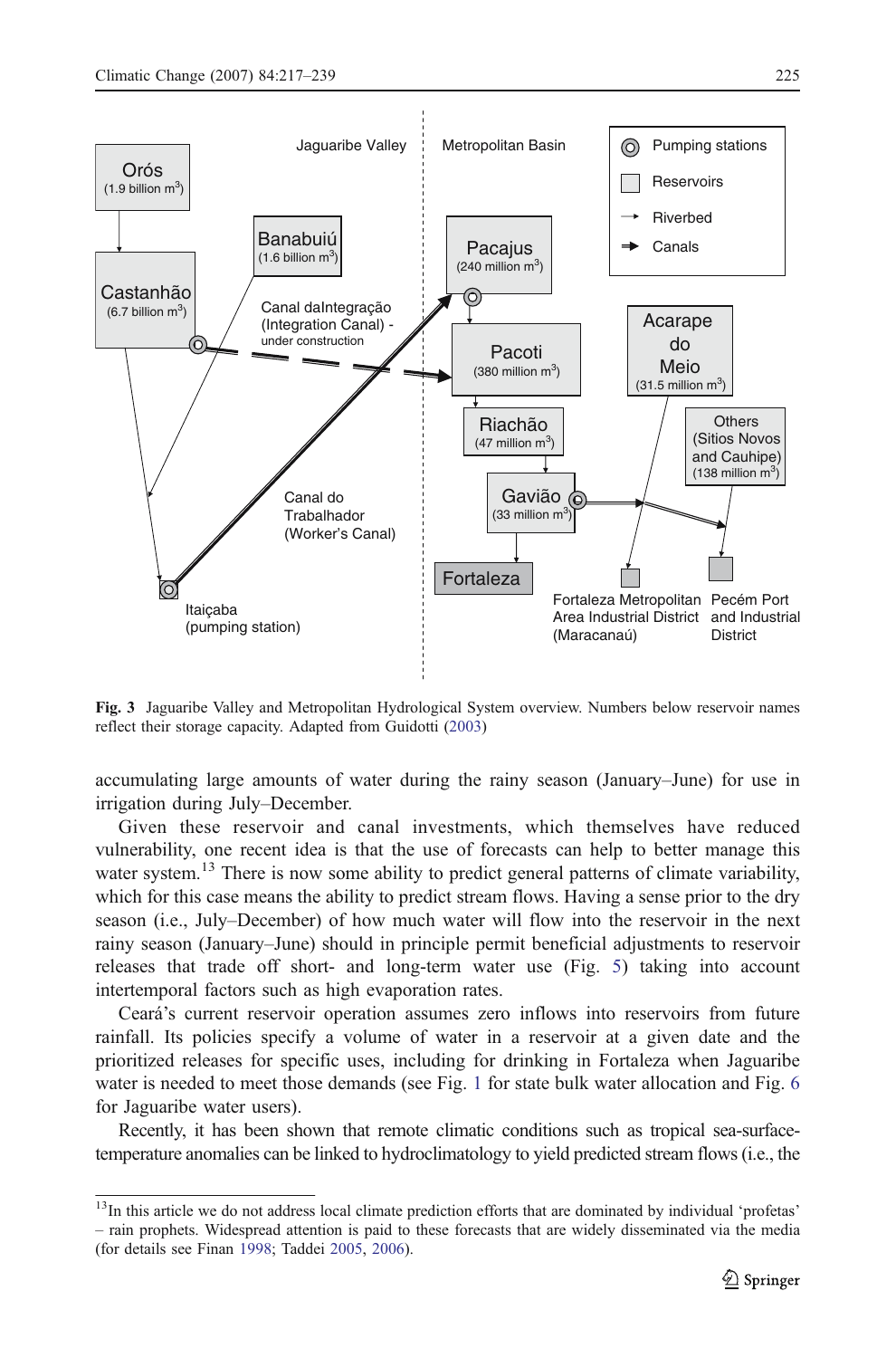<span id="page-9-0"></span>

Fig. 4 Types of participants in the water allocation meetings (Year of reference: 2003). Source: COGERH

inputs to reservoirs) at seasonal and longer lead times, (Hamlet and Lettenmaier [1999](#page-21-0); Sharma [2000a;](#page-22-0) Piechota et al. [2001](#page-22-0);Souza Filho and Lall [2003\)](#page-22-0). This could benefit water management (Dracup and Kahya [1994](#page-20-0); Cayan et al. [1999](#page-20-0); Sharma [2000b;](#page-22-0) Goddard et al. [2001](#page-20-0)). However, few have investigated the potential benefits that could be obtained in water systems management by utilizing such forecasts of streamflow (Yao and Georgakakos [2001;](#page-22-0) Hamlet et al. [2002](#page-21-0); Arumugam et al. [2003](#page-19-0)). For Ceará, the question is whether the gains from using estimates of future inflows are sufficient to drop the conservative zero-inflow assumption.

To address this question, Arumugam et al. [\(2003](#page-19-0)) model the state water system to analyze the potential for gains in reservoir performance from the use of forecasts of stream flows, i.e. inputs to reservoirs. Forecasts derive from exogenous climatic indices of slowly varying anomalies in sea-surface temperatures over different parts of the globe that influence the moisture transport into a region on a seasonal or long-lead basis. Forecasts can be dynamical but those used here are purely statistical, following the forecasting methodology given in Souza Filho and Lall ([2003\)](#page-22-0).<sup>14</sup>

To study the Orós reservoir, a multivariate, semi-parametric conditional resampling strategy was employed for forecasting annual and monthly inflows into six reservoirs in Ceará using the Nino 3.4 index (an indicator of El Niño and Southern Oscillation) and a North Atlantic Dipole index. Souza Filho and Lall's [\(2003](#page-22-0)) streamflow forecasts correlate well with observed flows into those reservoirs. A forecast is issued in July for the monthly flows from January through June of the next year. The reservoir system is then simulated from July through June, to determine the potential to meet the irrigation demands

<sup>&</sup>lt;sup>14</sup>The alternative, a dynamical model, typically sequentially couples a hydrological model to a Regional Climate Model (RCM) simulation preserving boundary conditions specified by the General Circulation Model (GCM) (Leung et al. [1999;](#page-21-0) Nijssen et al. [2001;](#page-22-0) Yu et al. [2003\)](#page-22-0). Biases in forecast rainfall fields are typically substantial, and require statistical correction. Further, only a smaller number of ensemble members are typically simulated and hence it is difficult to accurately assess the probability distribution of the forecast rainfall from a GCM and consequently the seasonal streamflow. Uncertainty propagation from the sequential coupling of GCM-RCM-hydrologic model (Kyriakidis et al. [2001](#page-21-0)) may further call into question the adoption of the forecasts for short-term water management. Consequently, statistical models using either ocean observations, other proxies, or GCM forecast fields (Hamlet and Lettenmaier [1999;](#page-21-0) Piechota et al. [2001;](#page-22-0) Souza Filho and Lall [2003\)](#page-22-0) may be more effective at this point.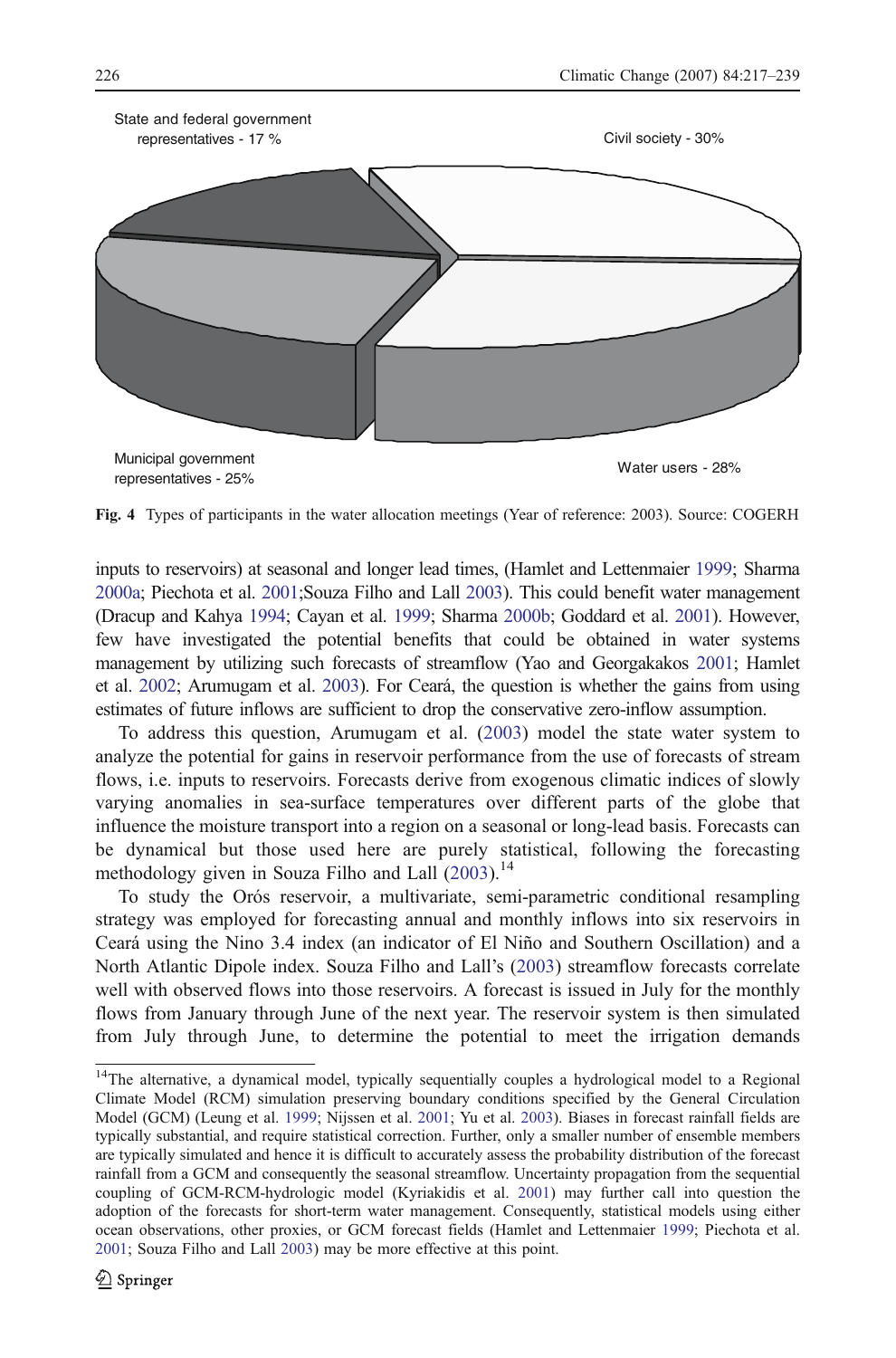<span id="page-10-0"></span>

Fig. 5 Seasonal rainfall and water system demands. Water allocation decision timeline

predominantly during July–December as well as the approximately constant municipal and industrial demands. The model is similar to both Lall and Miller [\(1988](#page-21-0)) and Lall et al. ([1996\)](#page-21-0), modified with an end-of-year storage constraint as well as an annually varying yield at a specified target reliability for each use category. This yield could be promised to specific users with compensation for non-delivery depending on assigned reliability.

Sankarasubramanian et al. ([2003](#page-22-0)) compare the use of four different inflow forecasts for the period 1950–1996. The first is Souza Filho and Lall [\(2003\)](#page-22-0)'s. The second is "climatology," i.e. historical years from 1950 to 1996 are drawn with replacement with equal probability to form an ensemble (assuming no skill in forecasting). The third forecast is zero inflow for the ensuing year at all reservoir locations, as currently done. Near-zero flows were experienced in only 1% of past years but the probability distribution is strongly skewed towards small annual inflows with a few dramatically larger flows. The fourth method is a perfect forecast, i.e. using observed inflows.

The model sets end-of-year target storage and both minimum and maximum releases by use. The optimization model then generates yields that maximize a weighted combination of uses, with weights presumed to reflect marginal utilities (Hamlet et al. [2002](#page-21-0); Yao and Georgakakos [2001](#page-22-0); Faber and Stedinger [2001\)](#page-20-0). In addition, Arumugam et al. [\(2003](#page-19-0)) assess performance in terms of reservoir 'reliability,' 'resilience,' and 'vulnerability' shortfalls relative to demand (Hashimoto et al. [1982\)](#page-21-0), and spill events for a range of years. Simulations show that as forecast skill increases, yield rises at any level of reliability, while reliability rises at any level of yield. The K-nearest



- [A] Producers in private lands in Iguatú (Orós basin)
- [B] Riverbed farmers in Iguatú (Orós basin)
- [C] Riverbed farmers in the Lima-Campos reservoir
- [D] Irrigators at the Icó-Lima Campos Irrigation Project
- **[E]** Producers in private lands in the Médio Jaguaribe (Oros-Castanhao)
- **[F]** Producers in private lands between Castanhão and Limoeiro
- [G] Irrigators at the Jaguaribe Apodi Irrigation Project (DIJA)
- [H] Producers in private lands in the Baixo Jaguaribe
- $\blacksquare$  [I] Riverbed farmers in the Banabuiú
- [J] Promovale Private producers in the Banabuiú
- [K] Irrigators in the Morada Nova Irrigation Project

Fig. 6 Demography in irrigated agriculture in Jaguaribe Valley-survey sampling. Sources: DNOCS, SEAGRI, municipal governments, rural workers unions and COGERH database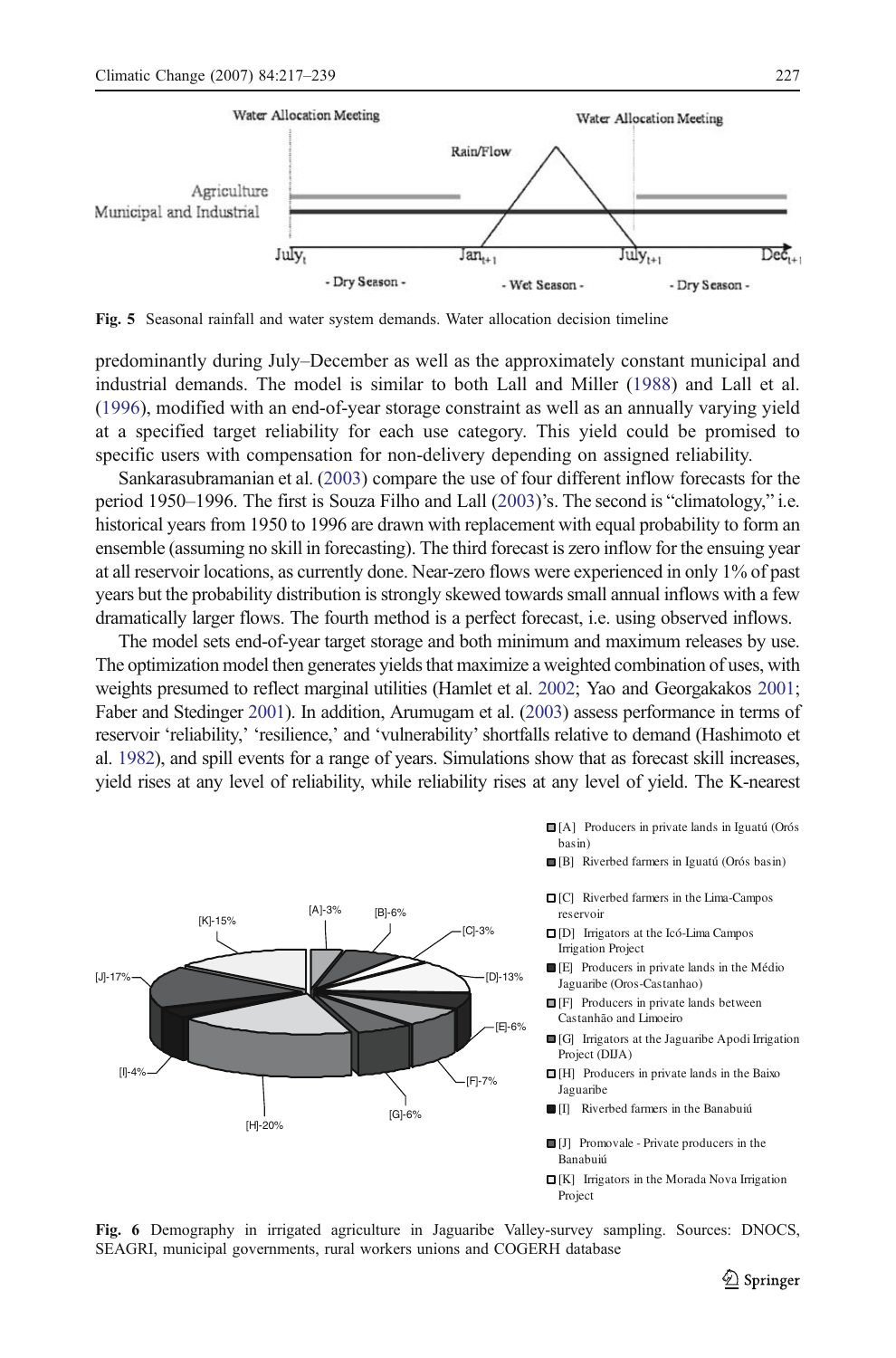<span id="page-11-0"></span>neighbor forecasts used for Cearà have considerable skill and the improvement in yield (again that must be considered for a given reliability level) using 'K-nn' forecasts is found without a reduction in the other performance measures considered, resilience and vulnerability.

#### 4 Societal shifts and the value of climate-based forecasts

The forecast innovation described above moves beyond generating climate-based forecasts to modeling their potential use by the operator of a reservoir and evaluating the effects of such forecast use on societal outcomes. Such modeling efforts can quantify the value of forecasts once an objective is specified, i.e. once it is specified both what matters to whom and, looking across some broad groups, who matters how much.

Such modeling also shows explicitly that multiple factors influence the value of forecast use for *any* given objective. The sub-sections below identify changes that are either ongoing or under consideration and would affect the net benefits from using climate-based forecasts of stream flows. The societal shifts we examine are: changes in water demand; changes in water allocation within the Jaguaribe Valley; changes in the participatory watermanagement process, specifically focused on allocation between the Jaguaribe Valley and the capital city of Fortaleza; and changes in effective risk perception by key individuals, both farmers and water managers. For all four of these areas, the changes we identify point to an increase over time in the value of a forecast.

4.1 Changing water demand: catching up with storage

Recall that Sankarasubramanian et al. [\(2003](#page-22-0)) find that recent increases in reservoir storage limit the value of stream flow forecasts in Ceará at the current time.<sup>15</sup> This is one indication that the investments in lowering vulnerability to drought have had a significant impact. There are two reasons why those infrastructure investments also lowered the value of forecasts. First, one reason to release more water from reservoirs when the forecast of rain is higher is the possibility of water spilling over the top of the dam and simply being wasted. For any amount of current reservoir storage, the likelihood of spillage is clearly lower when reservoirs are larger. Second, one reason to release less water from reservoirs when the forecast of rain is lower is the chance of the reservoir running dry. As the storage-to-annual-demand ratio rises, e.g. if a halffull reservoir holds enough to meet critical needs for a year, or 2 years, that is less of an issue.

Yet as noted in Section [1,](#page-1-0) demographic and economic trends suggest that demand will catch up with storage, raising forecast value. While the major infrastructure (i.e., the reservoirs) and thus the water supply are likely to hold constant,<sup>16</sup> already major investments in the new port of Pecém are creating significant increases in the demand for water outside of agriculture. The industrial expansion in Ceará is taking place at a rate

<sup>&</sup>lt;sup>15</sup>This is a good conceptual point and one that best applies to the Castanhao reservoir, the newest and by far biggest within Ceará. Within smaller reservoirs that essentially create isolated sub-hydro-systems, it does not always apply.

<sup>&</sup>lt;sup>16</sup>In terms of potential new supply, the debate about shifting water from the Rio Sao Francisco north to Ceará must be noted. In principle, sufficient water could be diverted from the state of Bahia that even if demand increased considerably in Ceará, as it will, supply could at least keep pace. However, as can easily be imagined, the potential loss of so much water has generated enormous opposition in those states and this may never happen. Another important detail is that, due to the required high amount of pumping the cost of transference of the water will be very high, although there are no official numbers yet.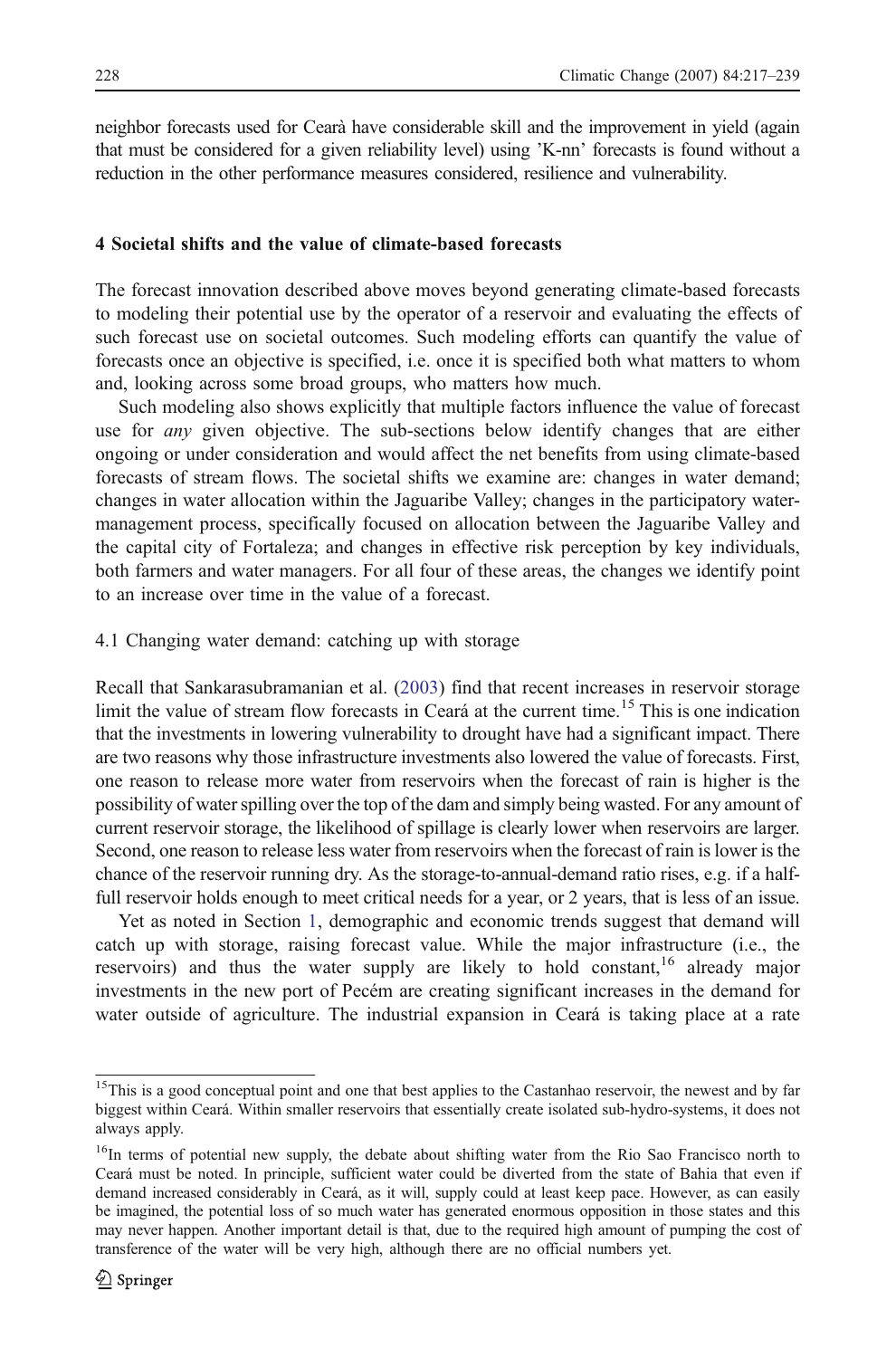almost twice the GDP growth of the state. The 2004 data show that the economic growth of the state was  $4.4\%$ , a little under the national growth  $(5\%)$ . However there was a much larger rise in industry (7%), a more modest rise in the services area (3.9%), and a decline in agriculture (Governo do Estado do Ceará [2006\)](#page-20-0). Though statistics for 2005 have not been released, all indicators point toward a continuation of this trend.

As part of this industrial development trend, the state's official development plan explicitly aims to bring many or most of the 40% of the population who are currently employed in rainfed agriculture, i.e. those who are not currently drawing on the water system, into new urban areas specifically built around strategic locations within the existing hydrosystem (Governo do Estado do Ceará [2002\)](#page-20-0). The trend and plan are transparent. A government billboard in front of the port Pecém states: "One new industry every 6 days. Industries for Ceará, jobs for Ceará's people."

Looking at the trends in human demand for drinking water, Fortaleza is one of the fastest growing cities in Brazil. It is about to become the fourth most populated metropolitan area in the country, having grown at an average annual geometric rate of 2.4% during the 1990s, the highest among metropolitan areas in Brazil. Estimates projected that 3.3 million people would be living in the metropolitan area in 2005, indicating 39% growth in the last 15 years (IPECE [2006](#page-21-0)).

Turning to supply, the Jaguaribe Valley has now exhausted its possibilities for large water accumulation infrastructure (Ministério da Integração Nacional [2004](#page-21-0)). One looming possibility that points in the other direction is the potential diversion of the San Francisco River to Ceará. On the other hand, that this highly controversial and uncertain project is being discussed clearly indicates that growth and water demand (and so forecast value) are expected to continue to rise.

4.2 Changing water allocation in the Jaguaribe Valley

One gain from the use of forecasts is more water for society to use. As mentioned above, benefits from forecast use can include lower reservoir overflow and lower evaporation if, in anticipation of rain, withdrawals can be planned. Thus, forecasts provide not only sociopolitical value, if they help to reduce allocation conflicts, but also economic value, tied to economic water uses.

From an economic point of view, currently water goes to a mix of low- and high-valued uses. Formal water rights are virtually non-existent and misgivings about formal water trading are very publicly expressed by actors concerned with the potential inequities in the distribution of water<sup>17</sup> (Fig. [7\)](#page-13-0) despite the existence of some small scale, spontaneous, and informal water trading.

#### 4.2.1 State & national allocation policies

Important actors in both federal and state governmental agencies support the idea of trading water across sectors within a state as one form of macro-water-allocation mechanism. A

<sup>&</sup>lt;sup>17</sup>Local commentary about a potential water market in Ceará includes strong negative reactions by left-wing groups in Ceará (anti-market and anti-water-commodification have recently become a frequent discourse among parties such as the Partido Socialista Brasileiro [PSB or Brazilian Socialist Party)] or Partido Comunista do Brazil (Communist Party). For example, in April 2003, the PSB had a TV commercial alerting the population against neo-liberal pro-water-market efforts in the country, without explicitly mentioning any group. Many university students and professors and government employees (including at COGERH) oppose a market approach to allocation. Ideological aversion to the commodification of water is exemplified in campaign slogans and graffiti around the state against water-market concepts.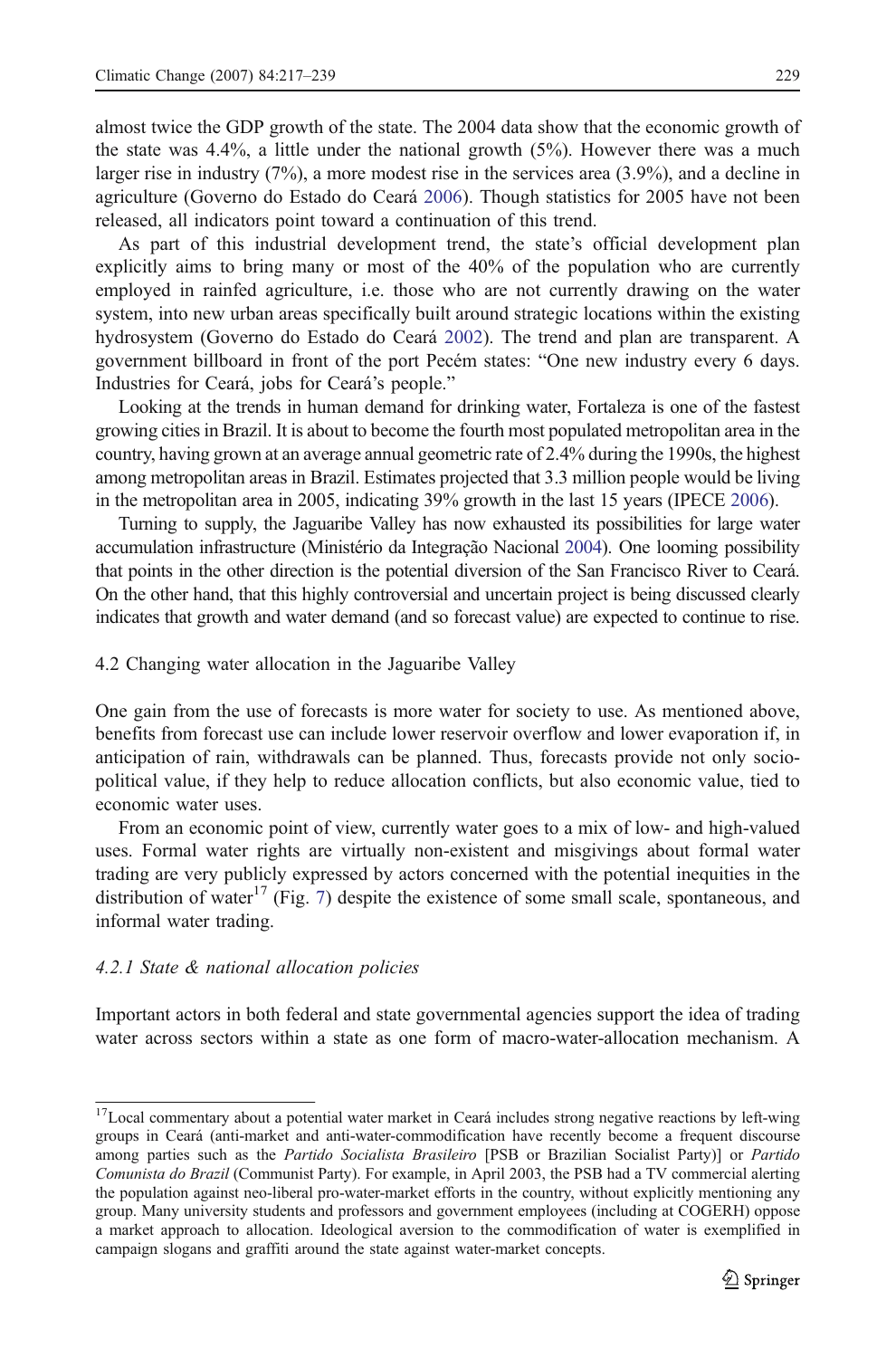<span id="page-13-0"></span>



policy experiment in 2001 named *Aguas do Vale* (Waters of the Valley), designed by the national water agency (ANA) and COGERH, paid rice growers about \$25/hectare to not produce.<sup>18</sup> Water they did not use went to perennial cultures and shrimp production. Given water scarcity, this appears to have headed off conflict while raising the economic value of the water and thus also forecasts.

While this program of implicit water rights and compensated transfers did temporarily re-allocate water, it did not achieve its other stated goal of permanent shifts out of rice production.<sup>19</sup> It is also worth noting that not much consideration appears to have been given, at least explicitly, to the distribution of the surplus generated by shifting water to uses with higher economic value.

Difficulties existed in collecting payment from those who received water (only 21%  $paid^{20}$ ). This presages administrative challenges for new water institutions that link water transfers to payment. It may also signal to others that higher-value water users get preferential treatment. That this experiment occurred, however, suggests significant institutional interest in such programs.

ANA is the actor most often cited for support of water licenses *(outorgas)*, which are natural precursors of trading as well as of tariffs, although there has also been activity in the state and the national legislatures regarding the reform of water laws to allow for licenses and billing.<sup>21</sup> Since it is not easy to shift the regime for allocation of such a fundamental resource, national signals matter. Water laws recently enacted in Ceará allow for transference of outorgas among users, but there is little public discussion of this point and our observations indicate the public is generally unaware of that (note it may

<sup>18</sup>COGERH data indicates that rice production consumes about half the water used in the Jaguaribe Valley.

<sup>&</sup>lt;sup>19</sup>This shift did not occur as hoped for, despite some efforts to train farmers and provide credit (though the later suffered from the lack of collection of funds from those receiving water). Low capacity to invest and low literacy are also significant constraints.

 $20$ The 21% refers to the payments by the date stipulated by COGERH. The Secretariat for Water Resources of Ceará and COGERH took further action in order to get water bills paid, with mixed degrees of success, for the following four years after the Águas do Vale program.

 $^{21}$ In 2001, at the national level, a resolution of the National Council for Water Resources (resolution 16/ 2001) created legal space for the transfer of water licenses between users. In 2004 the Ceará Legislative Assembly (Assembléia Legislativa) passed a new water law that allows transfers of licenses (outorgas) between users.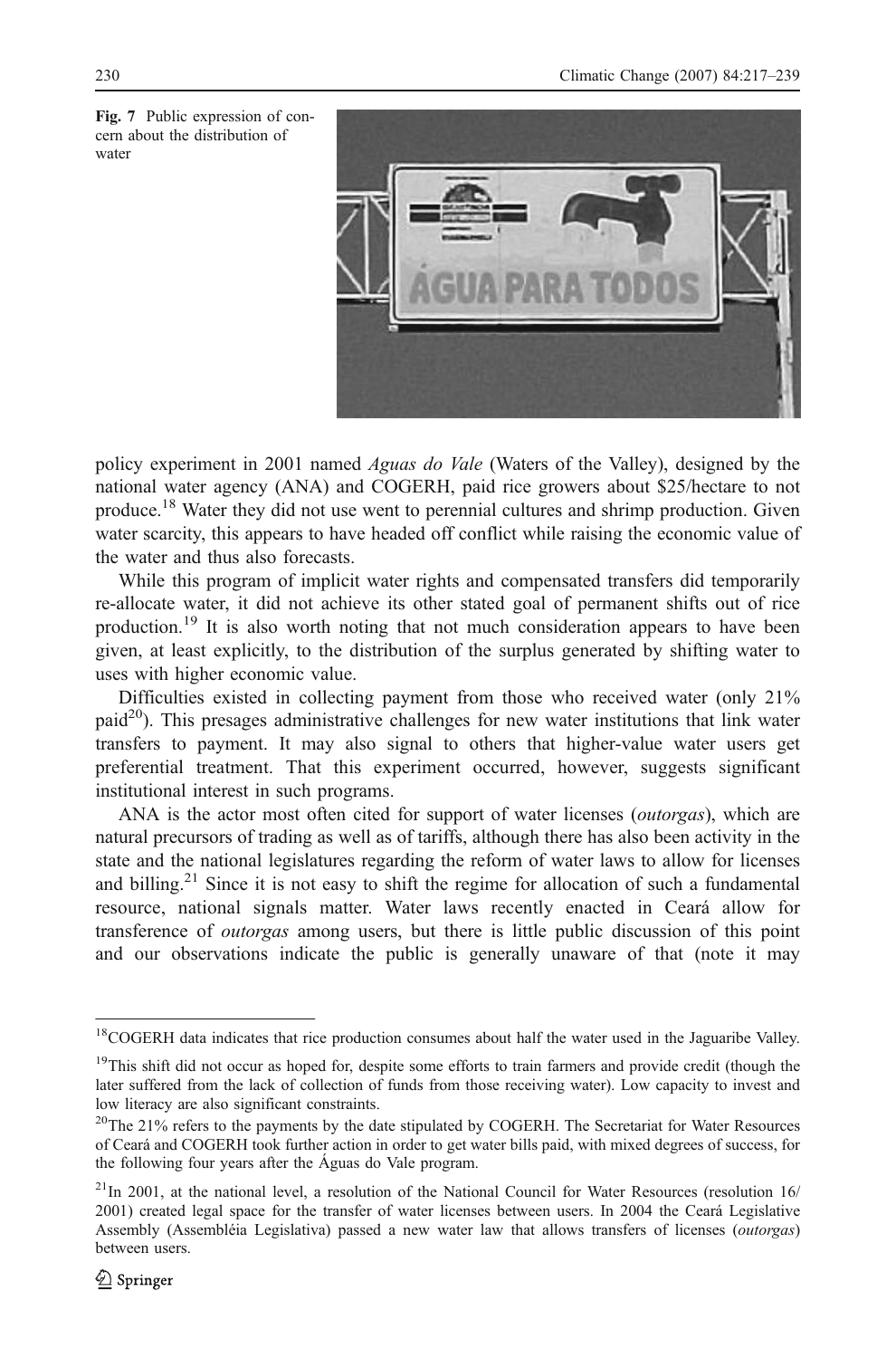understandably not be stressed by lawmakers, given the fierce political debate concerning the linking of water allocation to a free market system).<sup>22</sup>

Signals to the public in Ceará since the 2002 election have also been in the direction of effective payment for water (something the 1992 water law prescribed but that could not be implemented for lack of infrastructure and resistance of local populations). Rationales include that payments bring about more rational consumption and "cost recovery" (e.g., balancing of COGERH's budget). In any case, Ceará's SRH takes the idea seriously enough to have hired local private consultancy company (Consórcio Tahal [2000](#page-20-0) JP Meio Ambiente/ SRH-CE) and the Ceará Federal University (UFC) researchers to study the ability of the farmers within the Jaguaribe Valley to pay for their water.

SRH also promotes the water licenses, e.g. as preconditions for Banco do Nordeste do Brasil (Northeast Brazilian Bank) loans as well as for environmental licenses from SEMACE, the state environmental secretariat. If having an *outorga* is necessary to use water, when the system gets implemented then Ceará will be close to having water rights or claims (contingent claims, since the government could not guarantee delivery), i.e. an institutional prerequisite for water trading.

Current discussions in local academic circles focus on issues like inter-sectorial vs. intrasectorial trading, the optimal level of coordination by agencies, prices as allocation mechanism, and which users should be integrated into or outside of any trading (for instance distinguishing high- from low-payment-capacity stakeholders) and how that would affect impacts on equity. Summarizing, much effort and attention goes into shifting of water to higher economic value.

#### 4.2.2 Local water trading

Such generalized discussion about the pros and cons of water trading has not reached broader audiences in Ceará. However, there are examples of such behavior taking place within the state independent of broad policy discussions, i.e. simply as a result of decisions made by producers.

A regional decree from the Cariri area in southern Ceará (and more specifically within the Batateiras Valley) that became effective from 1870 to 1880 gave control of water to owners of the lands containing the water sources, to their benefit. These rights shift only with the sale of land and can fairly be said to have derived from the interests of at least a subset of the local producers. Since then, inhabitants have been selling their water to each other and to local municipalities (Kemper et al. [1999](#page-21-0); Campos and Simpson [2001](#page-20-0); Garjulli et al. [2002\)](#page-20-0). Despite the fact that this practice violates both state and federal legislation, there appears to be no official enforcement. Water claims are defended through various types of pressure common in traditional practices.

In addition, within a publicly managed irrigation area inside the Jaguaribe-Apodi perimeter, during water scarcity in 2001 growers of perennial cultures (mostly fruits) negotiated with bean, soy and corn growers to rent their lands and thereby obtain the use of the water the latter used. Thus informal water trading (through trading land rights) seems to have appeared spontaneously.

 $^{22}$ It is noteworthy that the *outorga* and tariff system became law in 1992 and is still not fully implemented. It is not unusual in Brazil that laws are made but then not put into practice due to societal resistance. See Taddei [\(2004](#page-22-0)) for discussion of this point.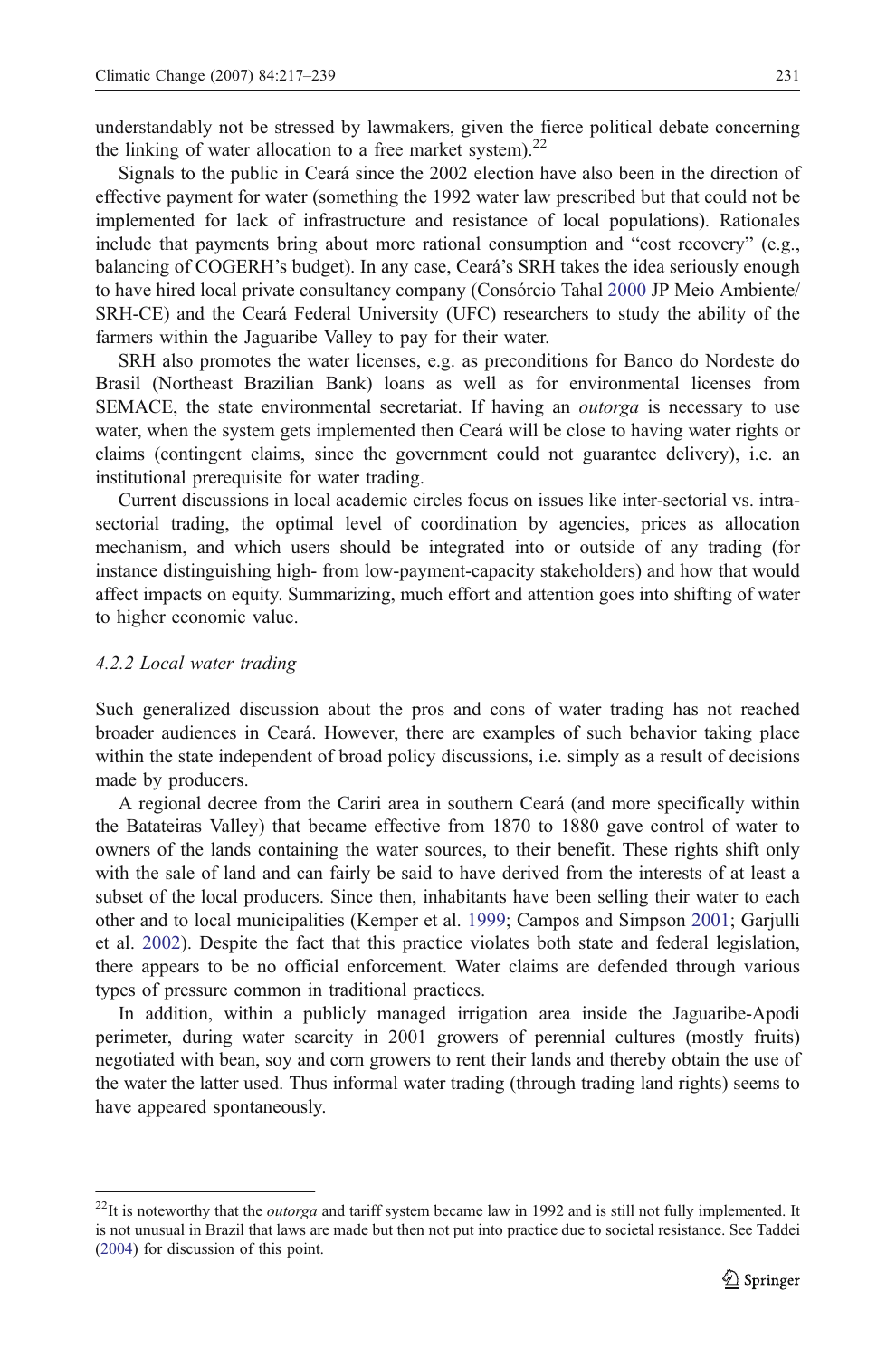#### <span id="page-15-0"></span>4.3 Changing scope of participation and intra-state allocation

The economic value of providing forecasts to inform Water Allocation Committees' (WAC) decisions depends on the potential economic value from the re-allocations WACs consider (of course, WACs can also provide value by decreasing conflict). Thus the scope–in terms of spatial scale of WAC decisions – constrains value. This point also holds for whatever other decision making bodies (WAC analogs) that may arise to make such choices.

Watersheds are being hydrologically connected now and group decisions include more actors (e.g., the number of voting members in WACs rose from 107 to over 150 in the last 2 years). Also, COGERH technicians continue to educate stakeholders about the interconnectedness of the watersheds, where decisions about one point affects other areas. More generally, we believe that the trend is toward a larger spatial scope for allocation and, thus, forecasts having higher value.

## Reservoir Release Scenarios Presented to Water Allocation **Committee**

## OPERATION SIMULATION FOR THE ORÓS RESERVOIR

FROM JULY 1st, 2002 TO JANUARY 1st, 2003

| <b>MAXIMUM LEVEL:</b> | 199.50 m     | VALVE LEVEL: | 169.00 m              |
|-----------------------|--------------|--------------|-----------------------|
| CAPACITY:             | 1.940.00 hm3 | DEAD VOLUME: | 16.87 hm <sup>3</sup> |

| Date                    | Level<br>(m) | Volume   <br>(hm <sup>3</sup> ) | Volume<br>(%) | Evaporation<br>area (m) | Released <br>flow<br>(m <sup>3</sup> /s) | volume<br>$(hm^3)$ ** | Released Evaporated<br>volume<br>(hm <sup>3</sup> ) | Level<br>variation<br>(m) | Volume<br>variation<br>(hm <sup>3</sup> ) |
|-------------------------|--------------|---------------------------------|---------------|-------------------------|------------------------------------------|-----------------------|-----------------------------------------------------|---------------------------|-------------------------------------------|
| 07/01/02 186,36 420,091 |              |                                 | 21,7%         | 0,19                    | 5,000                                    | 13,39                 | 10,30                                               | $-0,44$                   | $-23,70$                                  |
| 08/01/02 185,92 396,447 |              |                                 | 20,4%         | 0,22                    | 5,000                                    | 13,39                 | 10,68                                               | $-0,49$                   | $-24,07$                                  |
| 09/01/02 185,43 372,417 |              |                                 | 19,2%         | 0,22                    | 5,000                                    | 12,96                 | 10,73                                               | $-0,48$                   | $-23,69$                                  |
| 10/01/02 184,95 349,137 |              |                                 | 18,0%         | 0,24                    | 5,000                                    | 13,39                 | 10,38                                               | $-0,54$                   | $-23,77$                                  |
| 11/01/02 184,41 325,459 |              |                                 | 16,8%         | 0,21                    | 5,000                                    | 12,96                 | 9,42                                                | $-0,52$                   | $-22,38$                                  |
| 12/01/02 183,89 303,167 |              |                                 | 15,6%         | 0,21                    | 5,000                                    | 13,39                 | 8,34                                                | $-0.55$                   | $-21,74$                                  |
| 01/01/03 183,34 281,601 |              |                                 | 14,5%         | 1,29                    |                                          | 79,48                 | 59,85                                               | $-3,02$                   | $-139,35$                                 |
|                         |              |                                 |               |                         |                                          |                       |                                                     |                           |                                           |

#### SIMULATION AT 5,0 m<sup>3</sup>/s<sup>\*</sup>

Source: COGERH. \* This table is just a sample of the type of data presented to water commission members. Usually around six different scenarios like the one above are presented to the commission, each with different released flow rates. For the period illustrated above (dry season, 2002), the approved release rate was 5 to 6 m<sup>3</sup>/s. \*\* Release volumes are different due to the fact that some months have more days than others.

Fig. 8 Copy of reservoir release scenarios presented to water allocation committee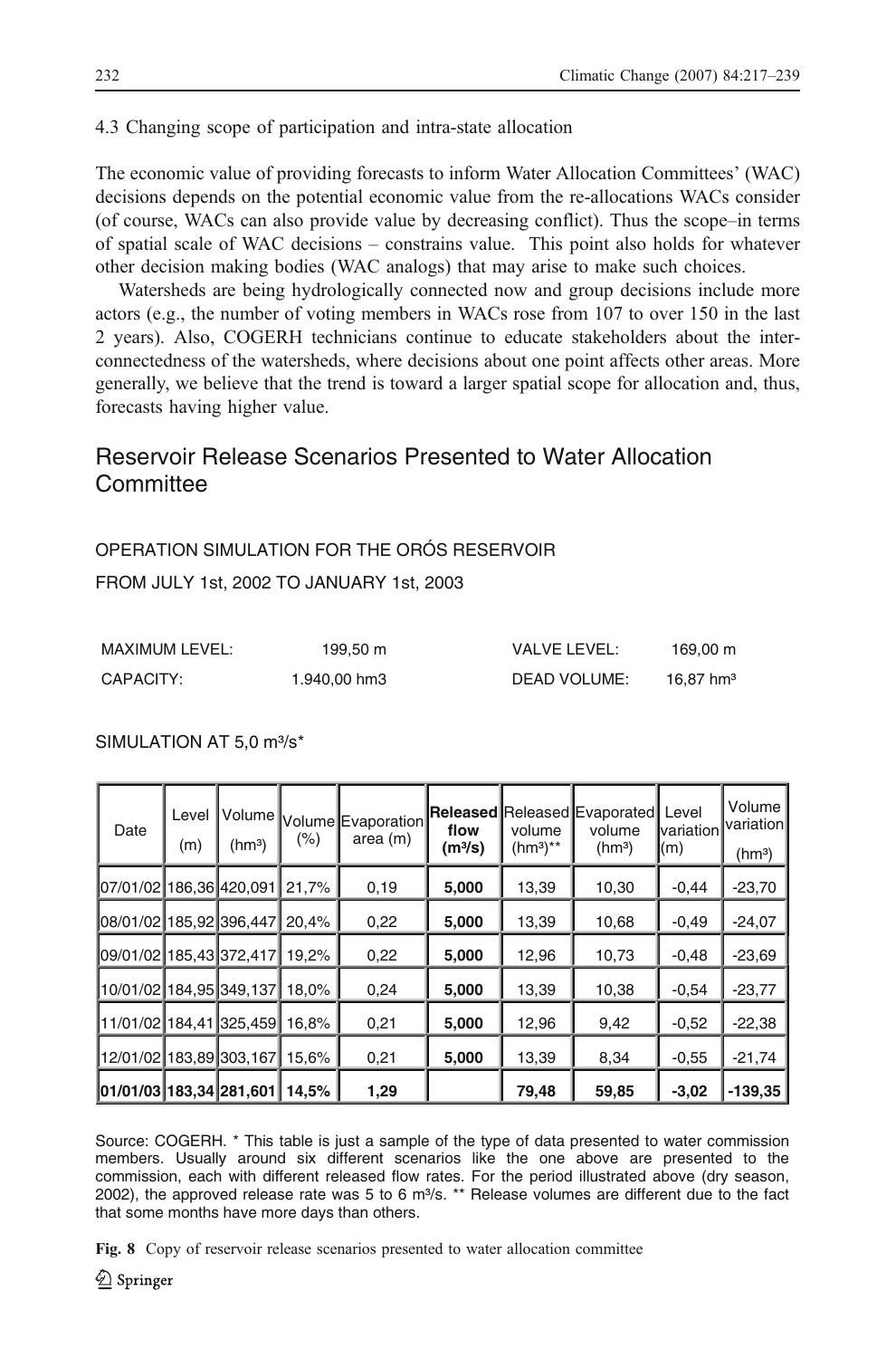WAC history helps to understand the current limited scope of the participatory water process. That WAC scope is limited is demonstrated by the small differences among the release scenarios generated by COGERH for committees to consider (see Fig. [8](#page-15-0) for COGERH scenarios). This does not mean that in principle the WACs, or analogous groups, could not have a greater say in water allocation. Yet the current process constrains the value of any forecasts provided to them.

Many discuss WACs (in Ceará and elsewhere in Brazil) in terms of democratic decentralized water decision making, yet their limited scope may be better understood if it is recognized that in Ceará their existence appears to be due in part to a desire to dispel and to manage potential rural anger about water re-allocation. The Ceará WACs were created just after significant discontent was expressed concerning water transfers to Fortaleza during a 1993 drought, especially in the Jaguaribe Valley. Many agricultural water uses were prohibited in the Valley at that time, with enforcement by military police (Garjulli et al. [2002](#page-20-0)). Meeting urban water needs in this fashion was, not surprisingly, unpopular in the Valley. Thus the state felt that something had to be done.

Describing a WAC in this way, i.e. as an instrument for management of discontent, is at odds with the point that any popular institution is a break from longstanding paternalistic relationships between the state and marginalized rural inhabitants. Yet despite this, there does not appear to have been a clear break from "business as usual" in water. That is most clearly manifested in three ways: first, the decisions of the WACs can be overturned by CONERH, a water council controlled by the government; second, WACs include many non-water-using actors including from government; and third, the WACs must choose from the scenarios generated by COGERH. In short, forecasts provided to WACs are informing highly constrained choice.

Such constraints on the scope of WACs' choices have strong implications for not only how democratic water allocation is, but also the value of the forecasts. For greater value, forecasts would have to influence the larger-scale decision about urban versus agricultural use of water, either within a 'WAC with greater scope' or within an agency taking such decisions<sup>23</sup>

Such an 'expanded mandate WAC,' or other analogous institution, may actually come into being relatively soon in Ceará, brought on by the construction of the Canal de Integração ("Integration Canal") from the Jaguaribe Valley to Fortaleza and to the new port in Pecém. Completion will make feasible a larger scale of water transfer, necessitating a focus on a new set of transfer choices. In the areas to be connected, participatory committees are already in place (the Jaguaribe WAC, the Metropolitan Water Committee, and the Canal da Integração multi-participatory group). Informed actors believe they likely will merge when construction is done, drawing members from the valley and the city.<sup>24</sup> For their new transfer choices, forecasts about stream flows in the Valley will remain relevant and the greater scale will raise forecast value.

<sup>&</sup>lt;sup>23</sup>In this context, it may actually be important to embed analysis of forecast use within COGERH, particularly if COGERH has the interest or capacity to manage sectoral/user group annual reliable contracts, associated transactions and potentially secure insurance to backstop their annual reliability guarantees.

<sup>&</sup>lt;sup>24</sup>For example, COGERH technicians working passionately for the WACs are not independent of their bosses. Our fieldwork finds that there have been discussions among some agency heads concerning a more equitable manner to decide on bulk rural–urban water transfers in the future, something perhaps along the lines of a larger-scale WAC.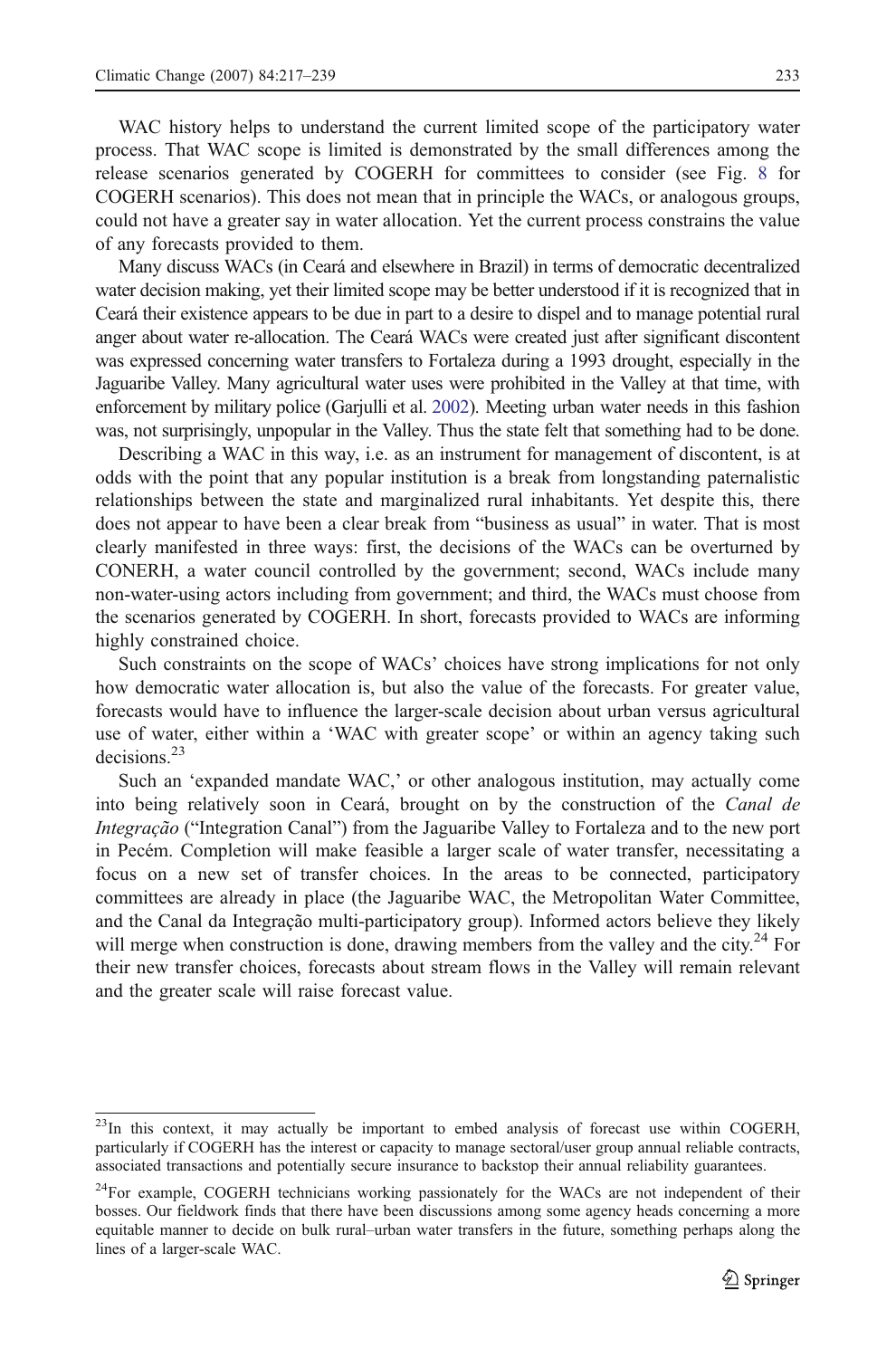#### 4.4 Changing risk perception of water users

Ethnographic data show that risk aversion leads some important local stakeholders to prefer not using forecasts in making decisions. This is a fundamental constraint on forecast value, as risk aversion is not likely to vanish and non-use of a forecast of course eliminates its potential gains.

At the household level, we have observed 'defensive' or 'hedging' behavior in the decisions by the more vulnerable populations to invest, or not, in fruits or advanced irrigation equipment.<sup>25</sup> Those who lack resources neither easily survive a weather-related loss of output nor are capable of taking full advantage of a good weather shock to increase production (Lemos et al. [2002](#page-21-0)).

However, the way in which risk affects water decisions varies across stakeholders. For instance, not only do households typically vary in preference for risk but also COGERH may be much more averse to risk than the water committees. Generally, then, shifts in who makes water decisions can shift the level of risk aversion which is brought to bear on the decisions that forecasts could inform.

For instance, irrigators located downstream from the reservoir, in irrigation projects or along the riverbed, use accumulation and sales of assets (e.g. cows and vehicles) to cope with climate variation, in addition to hedging within seed and crop choice and occupational multiplicity (Comitas [1973\)](#page-20-0).<sup>26</sup> Therefore, irrigators tend towards maximization of current harvest to generate sales and thus assets. This large group tends to press for the release of as much water as possible and would be more likely than others to rely on forecasts of high future rain to release more now.

In contrast, the technicians from COGERH (and, to some extent, DNOCS) appear to feel a significant political pressure and assume zero future rain in the upcoming season in generating reservoir-release scenarios. These water managers feel they will not be rewarded for having a bit more water for production but will be punished if they come up short relative to basic needs. In fact, while the participatory water allocation decision has often been to release on the high end of the COGERH scenarios, COGERH has often actually released less water than was decided. This is publicly justified by COGERH as due to the high rate of climate variability of the region. Yet many local agents, and some technicians from COGERH and  $DNOCS^{27}$ , suggest that the next step in the participatory process is the inclusion of agricultural producers in creation of scenarios.

Even without that shift, the risk perceptions relevant for water and forecast use are likely to shift if water re-allocation to increase water's economic value occurs. It is believed that aversion to risk decreases with wealth and in Ceará the producers of higher-economic-value outputs are relatively wealthy. This holds in the Jaguaribe Valley and also if water is transferred to industry. Thus, water trading to higher-valued uses can effectively lower aversion to risk in average water use. This should make the use of forecasts more likely, increasing the value of the forecasting.

<sup>&</sup>lt;sup>25</sup>We are currently surveying households concerning their investments and adjustments to water levels.

 $26$ That said, it is possible that these forecasts *lower* the variance of the information that farmers commonly receive. During strong El Nino years, the media often publicizes many quite general – and at times conflicting – forecasts about the expected rainy season. A stream flow forecast that is more relevant to user activities and takes into account additional variables can send a clearer signal on supply expectations and thus reduce the public confusion, although whether this is the outcome would depend strongly upon public trust in the forecast supplier.

<sup>&</sup>lt;sup>27</sup>One of them is João Lúcio de Oliveira, a former COGERH technician and currently high rank manager of DNOCS.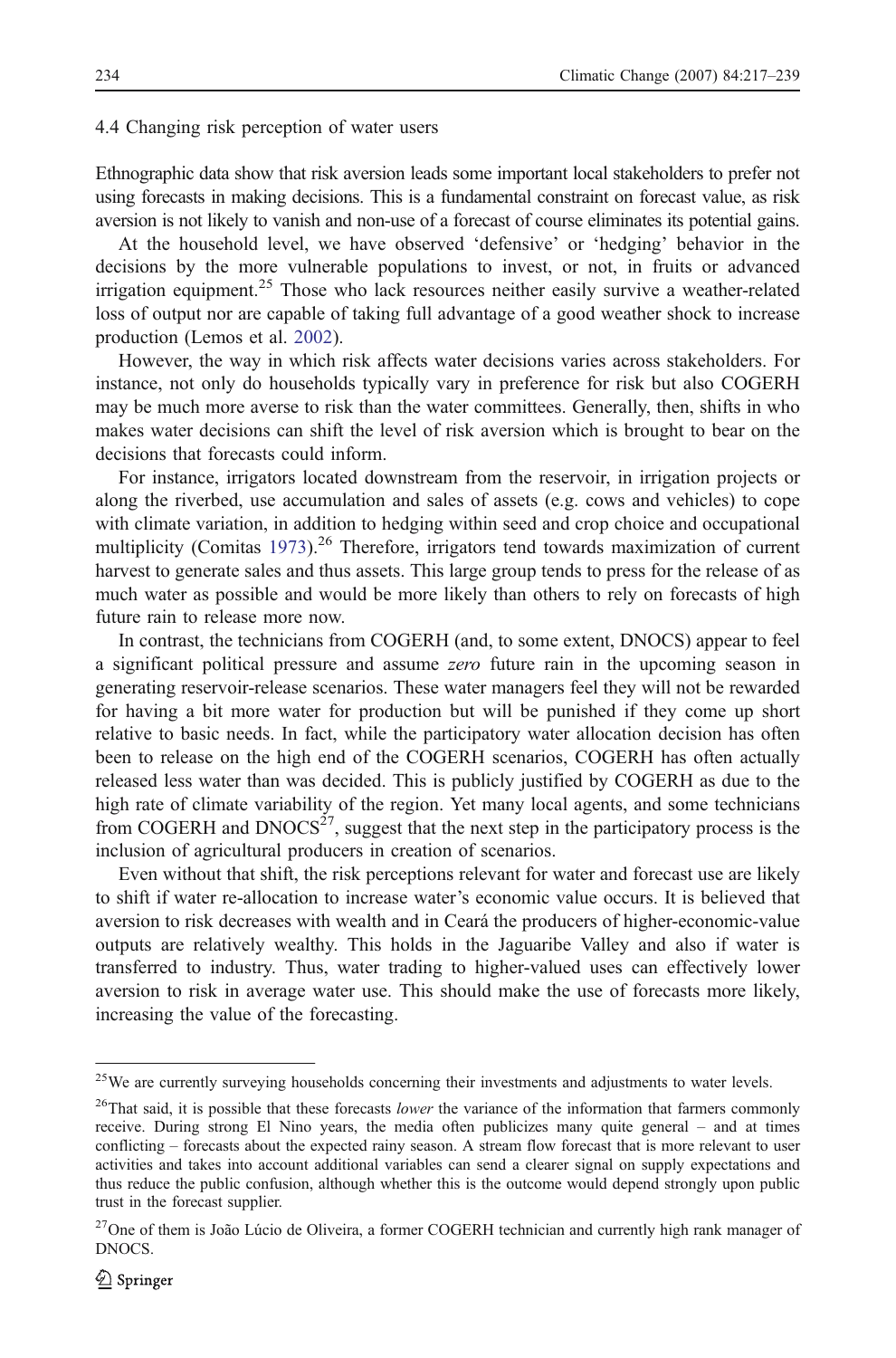<span id="page-18-0"></span>Further, re-allocation based on forecasts could help those who do not wish to face the risk of uncertain rainfall (this point follows Small et al. [2005;](#page-22-0) and a related policy suggestion in Brown and Lall [2005](#page-19-0)). A forecast of low rain, for instance, could provide a useful early signal of water scarcity that helps people to make decisions.  $28$  Relevant choices include the decision not to plant but instead rent your land to a neighbor and pursue less risky temporary urban employment. That follows the *Águas do Vale* idea of transfers during a dry year and it could be based on forecasts.

Another institutional step or tool that may address concern with risk is the use of insurance.<sup>29</sup> Being able to count on compensation when agricultural production is undermined by a drought could make farmers less risk averse in making investments that would raise their average output. Concerning this paper's focus, also the value that we have suggested that forecasts could create would be more likely to be realized, since the effective risk from their use would be reduced.<sup>30</sup>

## 5 Discussion

This paper emphasized the influence of societal setting upon the value of innovative forecasts of streamflows. Both 'top-down' and 'bottom-up' changes occurring and being considered in Ceará will affect what the use of these forecasts can contribute to overall welfare and who will benefit.

We noted four types of societal shifts (in water demand, in two types of water allocation, and in risk perception) that we believe will occur in Ceará and which will increase the value of forecasts. Summarizing, water is likely to be in increasing demand for high-economicvalue activities, such as in new industries, and to be re-allocated to higher-economic-value activities over time. This increases the economic value of water-saving forecasts and makes them more likely to be used.

Understanding when forecasts are useful, and for whom, facilitates both public and private assessments concerning forecast generation and dissemination (Broad et al. [2002](#page-19-0)). One should compare forecasts' net benefits with gains from other actions such as incentives for relocation, job sector retraining, subsidies for non-water-intensive activities, and the promotion of water-conserving technologies.

In addition, forecast suppliers can target their efforts based upon the trends in forecast value. We focused here on the use of stream flow forecasts on a seasonal-to-interannual timescale. We have observed, though, that ongoing planning for certain medium- to longterm development and infrastructure initiatives (e.g., for new reservoirs of uncertain size)

<sup>&</sup>lt;sup>28</sup>It should be noted that even without forecasts, i.e. with the average forecast every year, a market in such places in the water line could coordinate water investments and demand. However, the more information about water supply is available, the more relevant the demand signal. For instance, when water is low, we want the demands for water or greater or lesser certainty to be revealed. Forecasts help this market do that.

<sup>&</sup>lt;sup>29</sup>Without going too far into the details here, as the most important hurdles at this point are probably the political and institutional issues, distinguishing water and crop insurance is worthwhile. Conceptually, insurance for crop failure faces 'moral hazard' concerns about farmers' unobserved levels of effort. Insurance for delivery of water does not have a role for farmer effort. Payouts for no water are triggered by rain and the release decisions.

<sup>&</sup>lt;sup>30</sup>While insurance may be priced solely from the entire historical record, it may be that insurers more happily enter the market when year-to-year signals of scarcity exist. It is also possible that cutting-edge analysis of climatic regimes, i.e. forecasts of how temporal averages will shift, would assist insurers.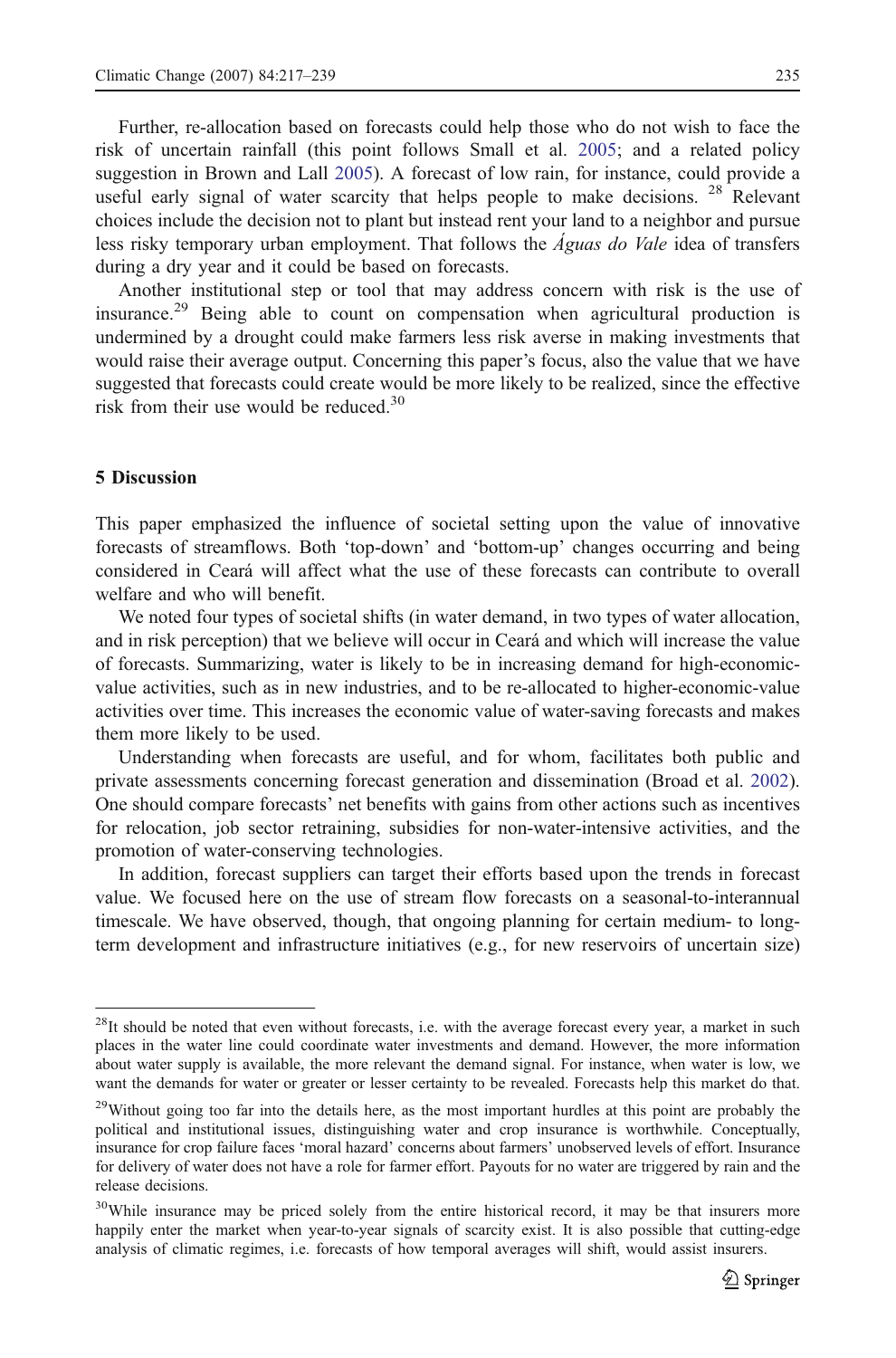<span id="page-19-0"></span>could benefit from improved forecasts of multi-year droughts. This distinct climate-forecast output is not currently developed.

Finally, we stress two points about equity, which cannot be overlooked in any discussion of the water sector in Northeast Brazil. The evolution of water demand and water policy will affect not only forecast value but also, without question, the absolute and relative welfare of millions. The effects of these trends upon a forecast's value and its optimal production, dissemination and use are second-order relative to the direct impacts of water allocation on average welfare and equity. Those will be first-order issues with forecasts or not and the equity effects deserve real attention.

That said, the very same point about the centrality of the water sector to life within Ceará implies that the details of forecast use matter not only for average gains but also for distribution. At the individual level, as a general rule the better-off actors may use forecasts to greater effect. But the less well off could benefit and within public decisions such as about reservoirs' releases the use of forecasts in decision processes may not clearly a priori favor one group over another. Yet specific institutional settings may change that, as some may see the likely outcome as harm. For instance, if forecast use tends to raise releases, upstream–downstream conflict may be raised. This not only matters per se but also may give groups reasons to contest the use of the forecasts.

Acknowledgements and Disclaimer This study is based on research conducted from 2001 to 2005 as part of an ongoing collaborative project between the International Research Institute for Climate and Society and the government of Ceará. Additional funding has been provided by the National Oceanic and Atmospheric Agency Office of Global Programs, National Science Foundation Center for Decision Making Under Uncertainty Program grant no. NSF SES-0345840, University of Miami's Center for Ecosystem Science and Policy and the Research Institute for the Study of Man. We are grateful for the help of many at the agencies COGERH, FUNCEME, DNOCS, and SRH in Ceará. We take sole responsibility for the views expressed and any errors of fact. For helpful comments we thank Amy Clement, Marissa Steketee and Kimberly Talikoff.

#### References

- Adiku SGK, Stone RC (1995) Using the southern oscillation index for improving rainfall prediction and agricultural water management in Ghana. Agric Water Manag 29(1):85–100
- Albuquerque Junior de DM (2004) Weaving traditions: the invention of the Brazilian Northeast. Lat Am Perspect 31(135):42–61
- Arumugam S, Sharma A, Lall U (2003) Water allocation for multiple uses based on probabilistic reservoir inflow forecasts. In IAHS-IUGG Proceedings, Soppore, Japan
- Bardhan P (2002) Decentralization of governance and development. J Econ Perspect 16(4):185–205
- Bardhan P, Mookherjee D (2000a) Corruption and decentralization of infrastructure delivery in developing countries. Working Paper, University of California, Berkeley
- Bardhan P, Mookherjee D (2000b) Decentralizing anti-poverty program delivery in developing countries. Working Paper, University of California, Berkeley
- Besley T, Coate S (2000) Centralized versus decentralized provision of local public goods: a political economy analysis. J Public Econ 87(12):2611–2637
- Bird RM (1995) Decentralizing infrastructure: for good or for ill? In: Estache A (ed) Decentralizing infrastructure: advantages and limitations. World Bank Discussion Papers 290 22–51
- Broad K, Pfaff AP, Glantz MH (2002) Effective & equitable dissemination of seasonal-to-interannual climate forecasts: policy implications from the Peruvian fishery during El Niño 1997–98. Clim Change 54 (4):415–438
- Brown C, Lall U (2005) Water allocation and management in a changing world: assessing strategies for reliable and equitable water use responsive to dynamic risk assessment. Mimeo Columbia University, New York
- Callado A (1960) Os Industriais da Seca e os "Galileus" de Pernambuco. Civilização Brasileira, Rio de Janeiro Callahan B, Miles E, Fluharty D (1999) Policy implications of climate forecasts for water resources management in the Pacific Northwest. Policy Sci 32:269–293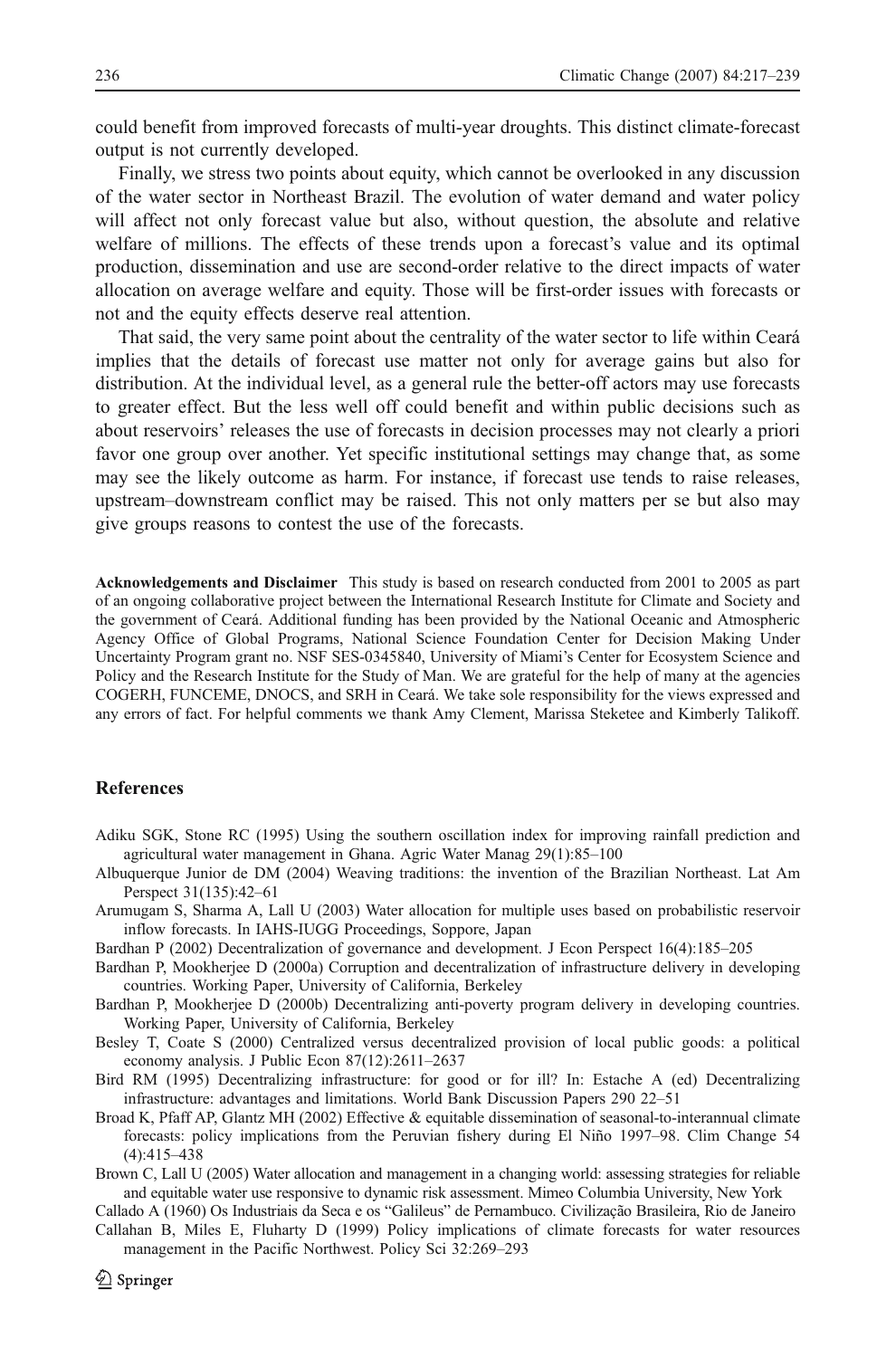- <span id="page-20-0"></span>Campos N, Simpson L (2001) Mercado de Água. In: Campos N, Studart T (eds) Gestão de Águas: princípios e práticas. ABRH, Porto Alegre
- Carvalho O De (1988) A Economia Política do Nordeste Seca, Irrigação e Desenvolvimento. Associação Brasileira de Irrigação e Drenagem. Campus Brasília, Rio de Janeiro
- Cayan DR, Redmond KT, Riddle LG (1999) ENSO and hydrologic extremes in the western United States. J Climate 12(9):2881–2893
- Changnon SA, Vonnhame DR (1986) Use of climate predictions to decide a water management problem. Water Resour Bull 22:649–652
- Chiew F, McMahon TA, Zhou S-L, Piechota TC (2000) Streamflow variability, seasonal forecasting and water resources systems. In: Hammer GL, Nicholls N, Mitchell C (eds) Applications of seasonal climate forecasting in agricultural and natural ecosystems: the Australian experience. Kluwer, Dordrecht, pp 409–428
- Coelho J (1985) As Secas do Nordeste e a Indústria das Secas. Vozes, Petrópolis
- Comitas L (1973) Occupational multiplicity in rural Jamaica. In: Comitas L, Lowenthal D (eds) Work and family life – West Indian perspectives. Anchor Books, New York
- Consórcio Tahal (2000) JP Meio Ambiente/SRH
- Costa ACG, Kottak CP, Prado RM (1997) The sociopolitical context of participatory development in Northeastern Brazil. Human Organ 56(2):138–146
- Couper-Johnston R (2000) El Niño the weather phenomenon that changed the world. Hodder & Stoughton (Coronet), London, p 354
- Cunniff R (1975) The birth of the drought industry: imperial and provincial responses to the great drought in Northeast Brazil (1877–1880). Revista de Ciências Humanas, VI
- Davis M (2001) Late Victorian holocausts: El Niño famines and the making of the third world. Verso, New York
- Della Cava R (1970) Miracle at Joaseiro. Columbia University Press, New York Dracup JA, Kahya E (1994) The relationships between United-States streamflow and La-Nina events. Water Resour Res 30(7):2133–2141
- Faber BA, Stedinger JR (2001) Reservoir optimization using sampling SDP with Ensemble Streamflow Prediction (ESP) forecasts. J Hydrol 249:113–133
- Faoro R (1984) Os donos do poder: formação do patronato politico brasileiro. Globo, Rio de Janeiro
- Finan TJ (1998) Birds nests, donkey balls, and El Niño: the psychology of drought In Ceará, Northeast Brazil. Paper presented at the annual meeting of the American Anthropological Association, Philadelphia
- Finan TJ (2001) Drought and demagoguery: A political ecology of climate variability in Northeast Brazil. paper prepared for the workshop Public Philosophy, Environment, and Social Justice, Carnegie Council on Ethics and International Affairs, New York, NY
- Finan TJ, Nelson DR (2001) Making rain, making roads, making do: public and private adaptations to drought in Ceará, Northeast Brazil. Clim Res 19:97–108
- Gaiser T, Krol MS, Frischkorn H, de Araújo J (eds) (2003) Global change and regional impacts: water availability and vulnerability of ecosystems and society in the semi-arid Northeast of Brazil, Springer, Berlin
- Garjulli R (2001a) Experiência de Gestão Participativa de Recursos Hídricos: a Caso do Ceará. In: Alves RFF, de Carvalho GBB (eds) Experiências de Gestão dos Recursos Hídricos. MMA/ANA, Brasília
- Garjulli R (2001b) Oficina Temática: Gestão participative dos recursos hídricos-Relatório Final. PROÁGUA/ ANA, Aracajú
- Garjulli R, de Oliveira JLF, da Cunha MAL, de Souza ER, Folhes MT (2002) Projeto Marca D'Água, Relatórios Preliminares. A Bacia do Rio Jaguaribe, Ceará-2001. Núcleo de Pesquisa em Políticas Públicas/Projeto Marca D'Água, Brasília
- Girão R (1986) A Marcha do Povoamento do Vale do Jaguaribe (1600–1700). SUDENE/GEVJ, Fortaleza
- Glantz MH (1982) Consequences and responsibilities in drought forecasting: the case of Yakima, 1977. Water Resour Res 18:3–13
- Goddard L, Mason SJ, Zebiak SE, Ropelewski CF, Basher R, Cane MA (2001) Current approaches to seasonal-to-interannual climate predictions. Int J Climatol 21(9):1111–1152
- Governo do Estado do Ceará (2000) Ceará-Indicadores Sociais e Demográficos-PNAD 1999. Secretaria de Planejamento e Coordenação / Fundação IPLANCE, Fortaleza
- Governo do Estado do Ceara (2002) A Reestruturação Espacial como Componente da Estratégia de Combate à Pobreza Rural. Fortaleza, Edições Iplance
- Governo do Estado Do Ceará (2006) PIB Cearense Apresenta Crescimento. Portal De Serviços E Informações. February 28, 2006
- Greenfield GM (1986) Migrant behavior and elite attitudes: Brazil's Great Drought, 1877–1879. Americas 43(1):69–85 Greenfield GM (1992) The great drought and elite discourse in Brazil. Hisp Am Hist Rev 72(3):375–400
- Greenfield GM (2001) The realities of images: imperial Brazil and the Great Drought. American Philosophical Society, Philadelphia
- Guidotti G (2003) Utility of Climate Information Based Reservoir Inflow forecasts for Bulk Sector water allocation. Master Thesis, Earth and Environmental Engineering Department. Columbia University, New York, p 6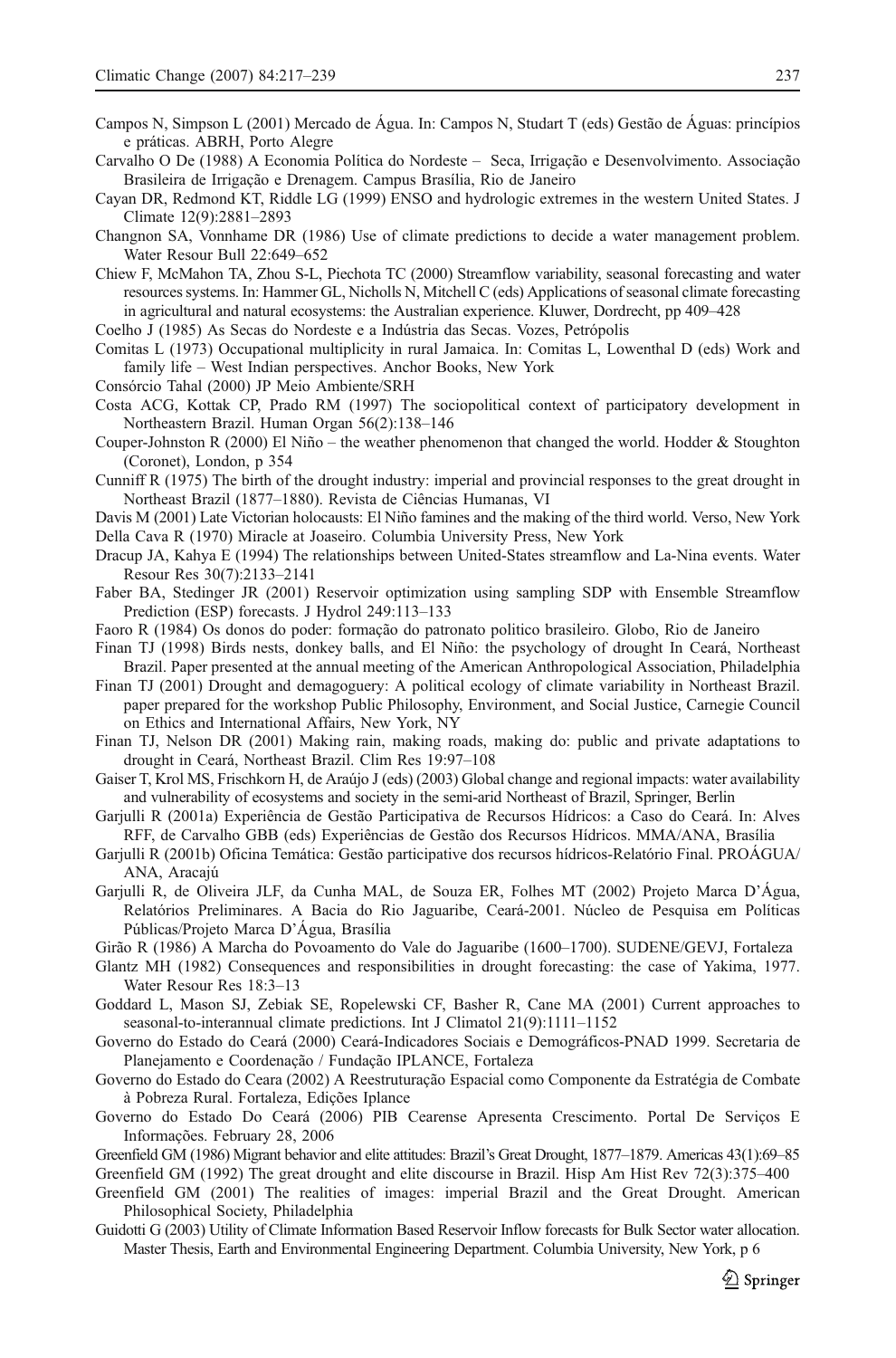- <span id="page-21-0"></span>Hamlet AF, Lettenmaier DP (1999) Columbia River streamflow forecasting based on ENSO and PDO climate signals. J Water Res Plan Man-Asce 125(6):333–341
- Hamlet AF, Huppert D, Lettenmaier DP (2002) Economic value of long-lead streamflow forecasts for Columbia River hydropower. J Water Res Plan Man-Asce 128(2):91–101
- Hashimoto T, Stedinger JR, Loucks DP (1982) Reliability, resiliency, and vulnerability criteria for waterresource system performance evaluation. Water Resour Res 18(1):14–20
- Hilton RW (1981) The determinants of information value: synthesizing some general results. Manage Sci 27  $(1):57–64$
- Höynck S (2003) Structure and possible development of the agricultural sector of Ceará and Piauí. In: Gaiser T, Krol M, Frischkorn H, de Araújo JC (eds) Global change and regional impacts – water availability and vulnerability of ecosystems and society in the semiarid northeast of Brazil. Springer, Berlin
- IPECE-Instituto de Pesquisa e Estratégia Econômica do Ceará (2006). Ceará em Números 2005. Edições IPECE, Fortaleza
- IPLANCE-Fundação Instituto de Pesquisa e Informação do Ceará (2002a) Índice de Desenvolvimento Municipal 2000. Edições Iplance, Fortaleza
- IPLANCE-Fundação Instituto de Pesquisa e Informação do Ceará (2002b) Diagnóstico Social do Ceará. Edições Iplance, Fortaleza
- Johnsson RMG, Kemper KE (2005) Institutional and policy analysis of river basin management the Jaguaribe River Basin, Ceará, Brazil. World Bank Policy Research Working Paper 3649, June 2005, Washington, DC
- Katz RW, Murphy AH (eds) (1997) Economic value of weather and climate forecasts. Cambridge University Press, New York
- Kemper K, Gonçalves JYB, Bezerra FWB (1999) Water allocation and trading in the Cariri region–Ceará, Brazil. World Bank Technical Paper no. 427, Washington, DC
- Kemper K, Dinar A, Blomquist W (2005) Institutional and policy analysis of river basin decentralization. The principle of managing water resources at the lowest appropriate level – when and why does it (not) work in practice?. The World Bank, Washington DC
- Kenny ML (2002) Drought, clientalism, fatalism and fear in Northeast Brazil. Ethics Place Environ 5(2):123–134
- Klibanoff P, Morduch J (1995) Decentralization, externalities and efficiency. Rev Econ Stud 62(2):223–247
- Kyriakidis PC, Miller NL, Kim J (2001) Uncertainty propagation of regional climate model precipitation forecasts to hydrologic impact assessment. J Hydrometeorol 2(2):140–160
- Lall U, Miller CW (1988) An optimization model for screening multipurpose reservoir systems. Water Resour Res 24:953–968
- Lall U, Sangoyomi T, Barbanel HDI (1996) Nonlinear dynamics of the Great Salt Lake: nonparametric shortterm forecasting. Water Resour Res 32(4):975–985
- Lemos MC (2003) A tale of two polices: climate forecasting and drought relief in Ceará, Brazil. Policy Sci 36:101–123
- Lemos MC, Oliveira JLF (2004) Can water reform survive politics? Institutional change and river basin management in Ceará, Northeast Brazil. World Dev 32(12):2121–2137
- Lemos MC, Nelsom D, Finan T, Fox R, Mayorga D, Mayorga I (1999) The social and policy implications of seasonal forecasting: a case study of Ceará. Northeast Brazil. NOAA Final Report, Award no. NA76GPO385
- Lemos MC, Finan T, Fox R, Nelson D, Tucker J (2002) The use of seasonal climate forecasting in policymaking: lessons from Northeast Brazil. Clim Change 55:479–507
- Leung LR, Hamlet AF, Lettenmaier DP, Kumar A (1999) Simulations of the ENSO hydroclimate signals in the Pacific Northwest Columbia River basin. Bull Am Meteorol Soc 80:2313–2329
- Magalhaes AR (2002) Climate, society and public policy: How climate affects society, how society and government respond to climate impacts presented at Climate Affairs in Latin America: Climate Issues and Policy Responses, Institute of Latin American Studies. Columbia University. New York, NY
- Medeiros Filho J, De Souza I (1988) A Seca do Nordeste: Um Falso Problema A política de combate às secas antes e depois da SUDENE. Vozes, Petrópolis
- ministério Da Integração Nacional (2004) Relatório De Impacto Ambiental-Projeto De Integração Do Rio São Francisco Com As Bacias Hidrográficas Do Nordeste Setentrional. Brasília, MIN
- Montenegro AF (2001) Interpretação do Ceará, Casa de José de Alencar / Programa Editorial, Fortaleza
- Nelson DR, Finan T (2000) The emergence of a climate anthropology in Northeast Brazil. Pract Anthropol 22:6–10
- Neves FC (1995) Curral dos Bárbaros: os campos de concentração no Ceará (1915 e 1932). Rev Bras Hist 15:93–122
- Neves FC (1998) Economia moral versus moral economia (Ou: O que é economicamente correto para os pobres?). Proj Hist 16:39–57
- Neves FC (2000) A Multidão e a História. Relume Dumará, Rio de Janeiro
- Neves FC (2002) A seca na história do Ceará. In: Souza S de (ed) Uma Nova História do Ceará. Edições Demócrito Rocha, Fortaleza